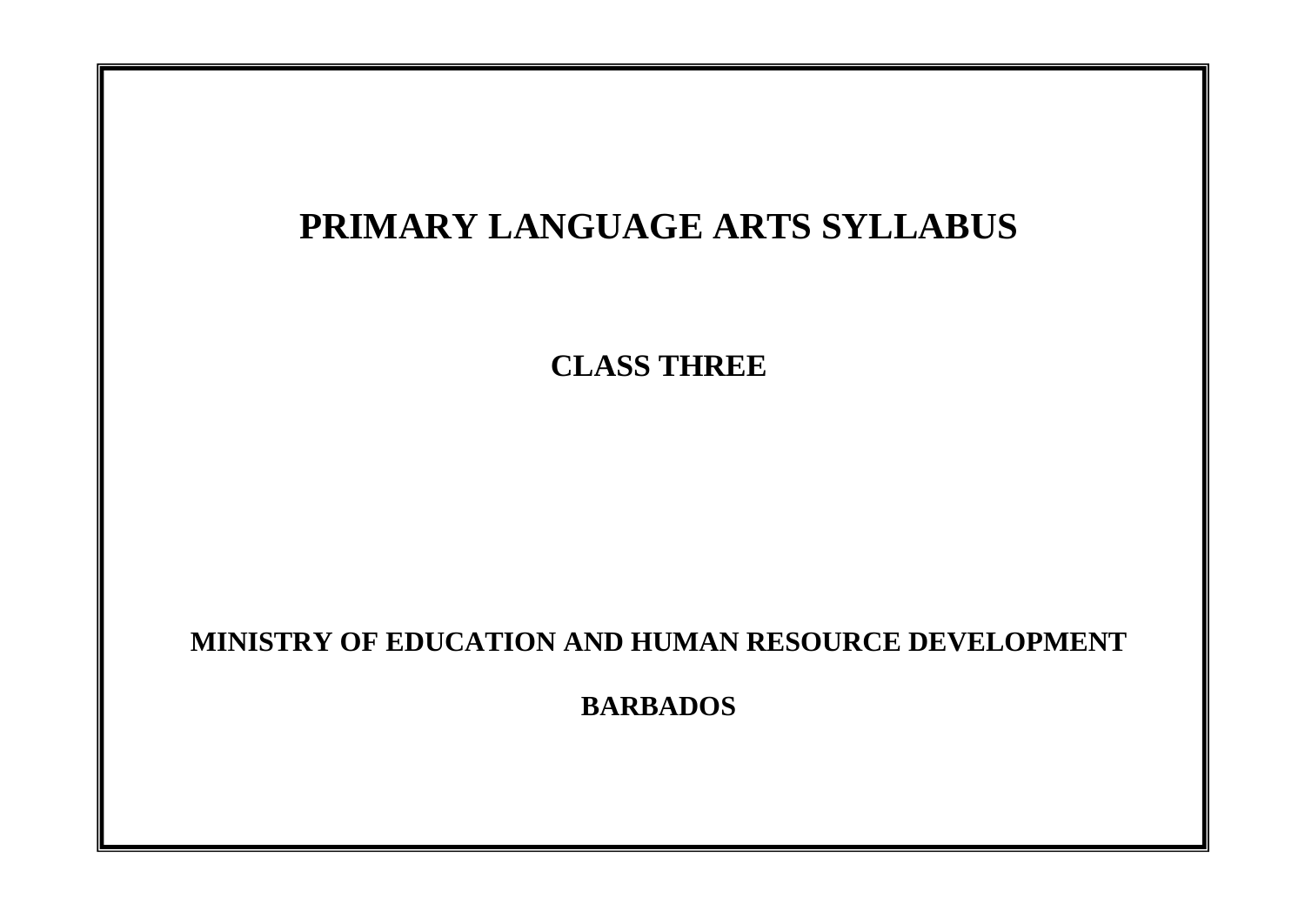# **TABLE OF CONTENTS**

# **PAGE(S)**

| Rationale                 | $i - ii$                 |
|---------------------------|--------------------------|
| <b>General Objectives</b> | $\overline{\textbf{ii}}$ |
| Format of Syllabus        | iii                      |
| Scope and Sequence        | $1 - 12$                 |
| <b>Attainment Targets</b> | $13 - 22$                |
| $Syllabus - Class 3$      | 23-35                    |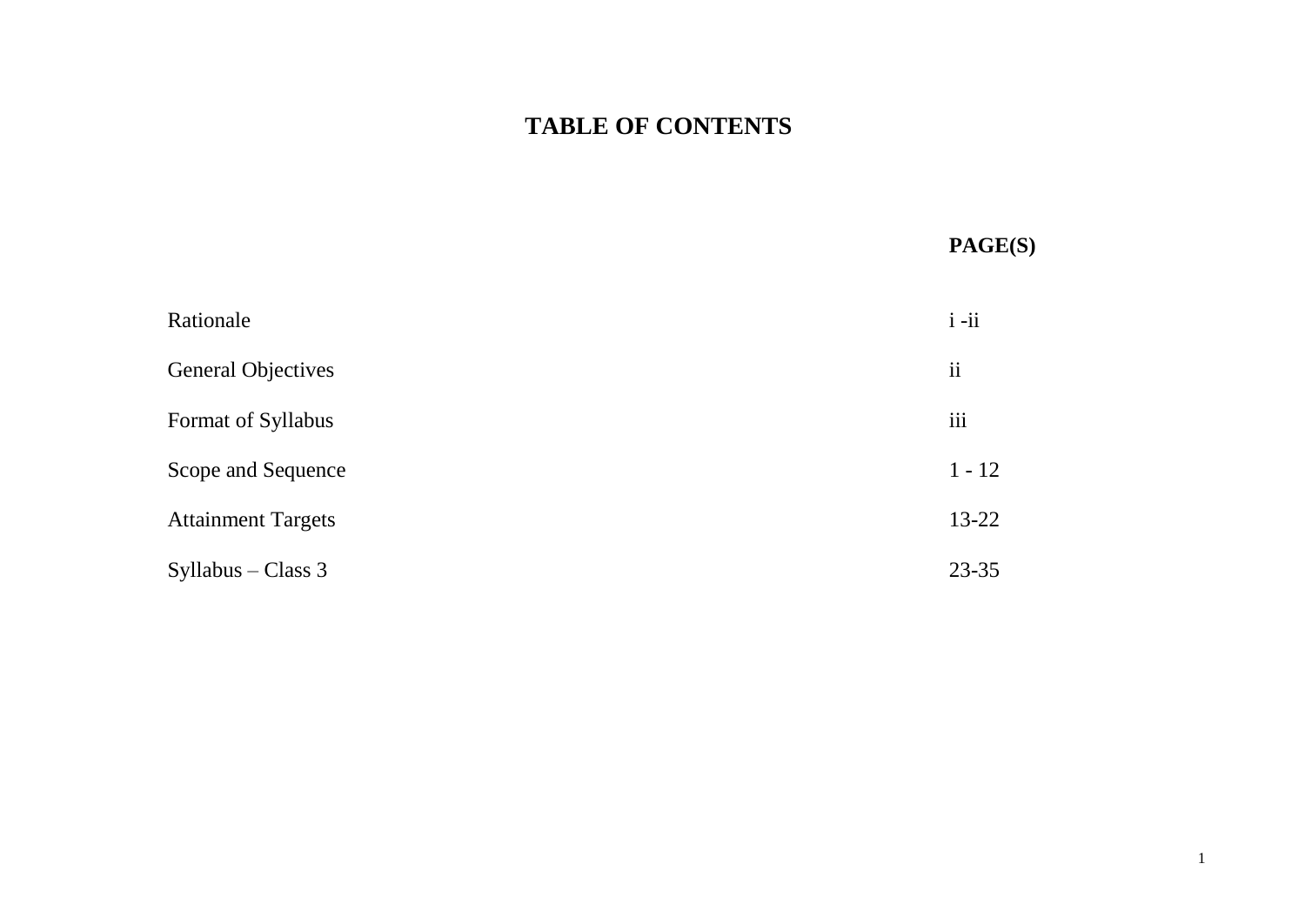# **RATIONALE**

Language is pivotal to the development of the individual. For, it is through language that individuals confront, assimilate and communicate experiences. Language also facilitates social and emotional adjustment, contributes to the development of self-esteem and establishes patterns of thinking. The ultimate aim of he Language Arts programme in the primary school is to develop students who are communicatively competent in Standard English, and who, eventually, as a result of this competence, are able to develop into critical and independent thinkers and learners.

Therefore, the development of language proficiency needs to be approached from a procedural perspective, where, instead of just knowing the elements of language, students are provided with myriad opportunities for experiencing language in order that they may use those elements meaningfully and realistically.

A balanced language programme should promote competence in each of the four language arts: listening, speaking, reading and writing, and it should be so structured that the students are able to benefit from the interrelationships that exist among these four processes.

Therefore, the development of language proficiency needs to be approached from a procedural perspective, where, instead of just knowing the elements of language, (declarative) students are provided with myriad opportunities for experiencing language in order that they may use those elements meaningfully and realistically.

In our Caribbean language context however, language skills are the foundation, not only of the development of proficiency in reading and writing, but also for personal social and intellectual growth. An effective language arts programme must, therefore, recognise the need for a strong focus on oral language and literacy development. In the oral language programme there must be opportunities for students to use language for building a bridge which allows for a smooth transition from oral proficiency in the native language, to full communicative competence in Standard English. Having constructed that bridge, the students become more proficient in oral communication using Standard English.

In the early years therefore, much emphasis will be placed on the oral aspect of language learning. This oral base will form the foundation for the development of effective literacy skills in the succeeding years. The literacy programme will be developed through wide and varied exposure to literature. The literature will provide opportunities for seeing the standard language in print and for getting formal practice in using it. In addition, the students will develop a love of language and of reading, while at the same time developing a sensitivity for and an appreciation of life.

More importantly, however, literature will be a major springboard for integration of all the language skills – listening, speaking, reading and writing.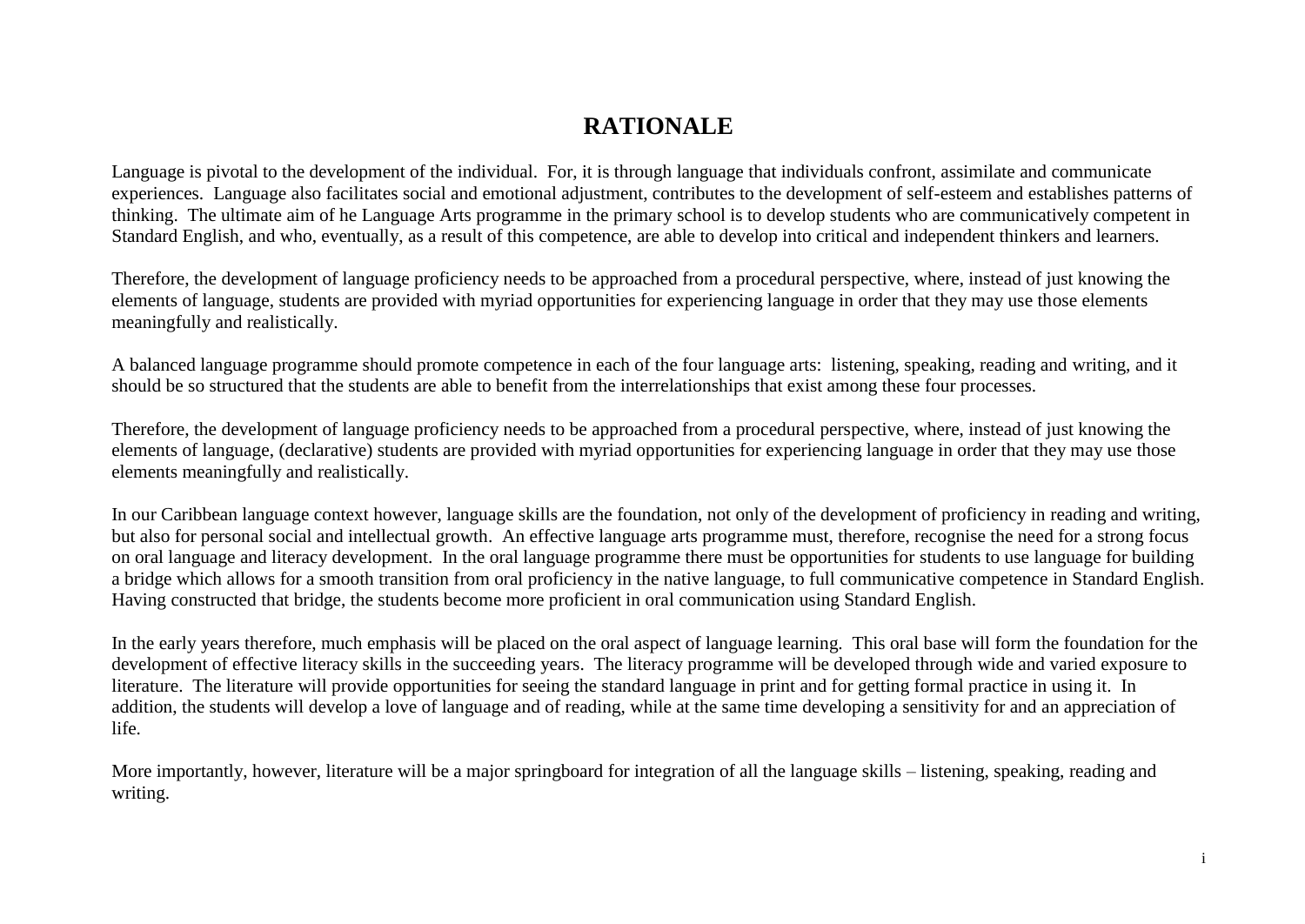# **GENERAL OBJECTIVES**

- 1. To enable students to understand the spoken word and to develop the ability to express themselves effectively in a variety of speaking and listening activities.
- 2. To develop in students a sense of audience and purpose for the use of language as a means of communication
- 3. To develop in students the ability to read, understand and respond to all types of writing.
- 4. To develop information-retrieval strategies as part of students' study skills, including use of the Internet.
- 5. To assist students in constructing and conveying meaning in written language, matching style to audience and purpose.
- 6. To develop in students the ability to spell correctly, to redraft to improve the effectiveness of a piece of writing, to check final drafts for errors, to write fluently and legibly and to present work clearly appropriately and attractively.
- 7. To help students develop critical thinking skills which can be applied to all areas of learning.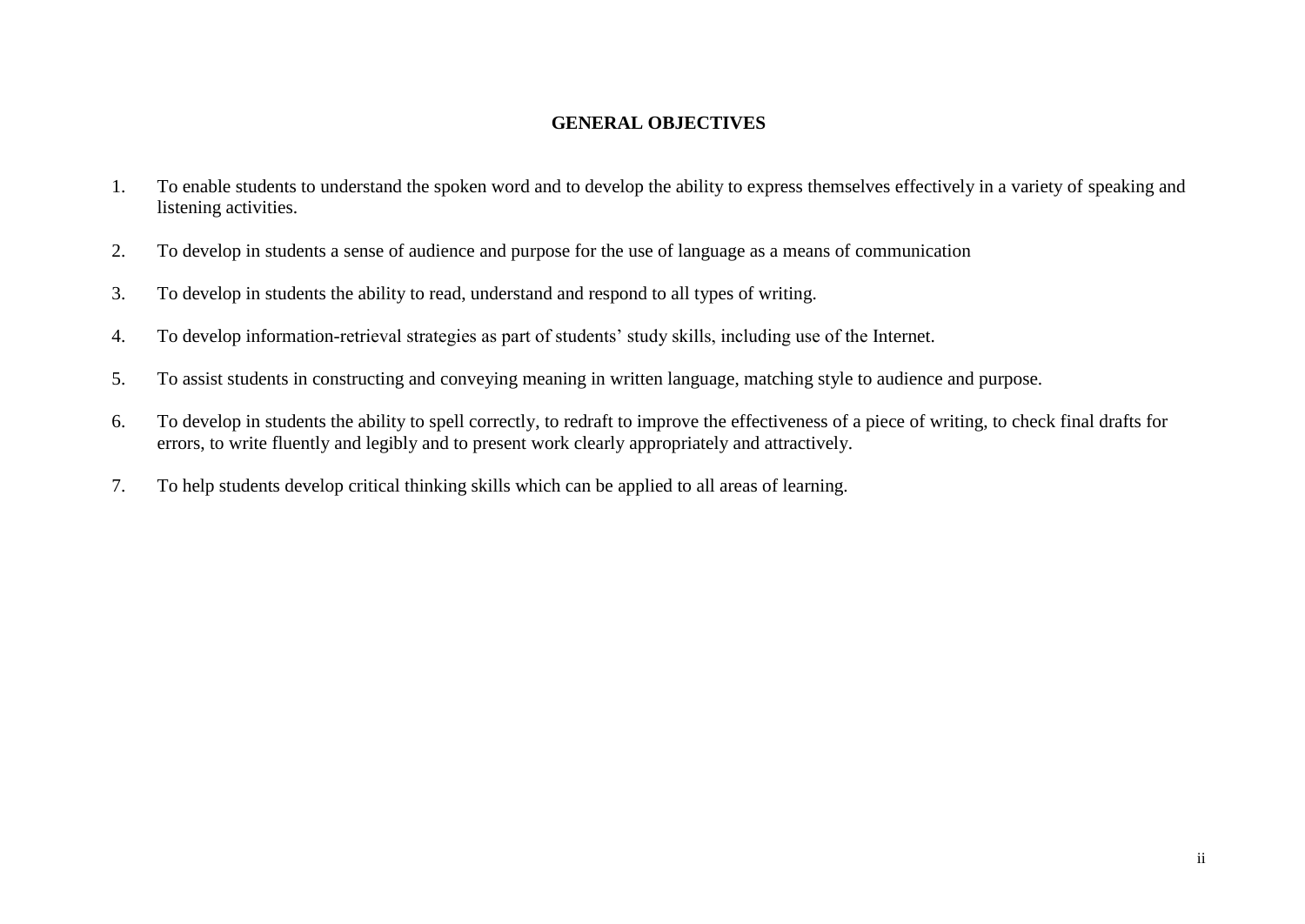## **FORMAT OF SYLLABUS**

The Language Arts syllabus is organized according to the guidelines set out for all of the revised syllabuses. The areas are: Topic, Objectives (Skills, Knowledge, Attitude), Suggested Activities, Assessment and Suggested Resources. This format should enable teachers to be able to use the document with facility and immediate reference to the material that is relevant to each topic.

The activities, assessment and suggested resources should assist teachers who have limited experience to plan their lessons more constructively and to align objectives, activities and assessment procedures. This should provide for better teaching and more active learning. The activities are intended to be student-centred and student-directed for the most part. The teacher is in the classroom as a facilitator of the learning process and the manager of that classroom.

Wherever possible, technology is used to enhance teaching and learning and to be integrated into the subject matter of the lessons. Suitable internet sites and learning resource material are identified to assist teachers.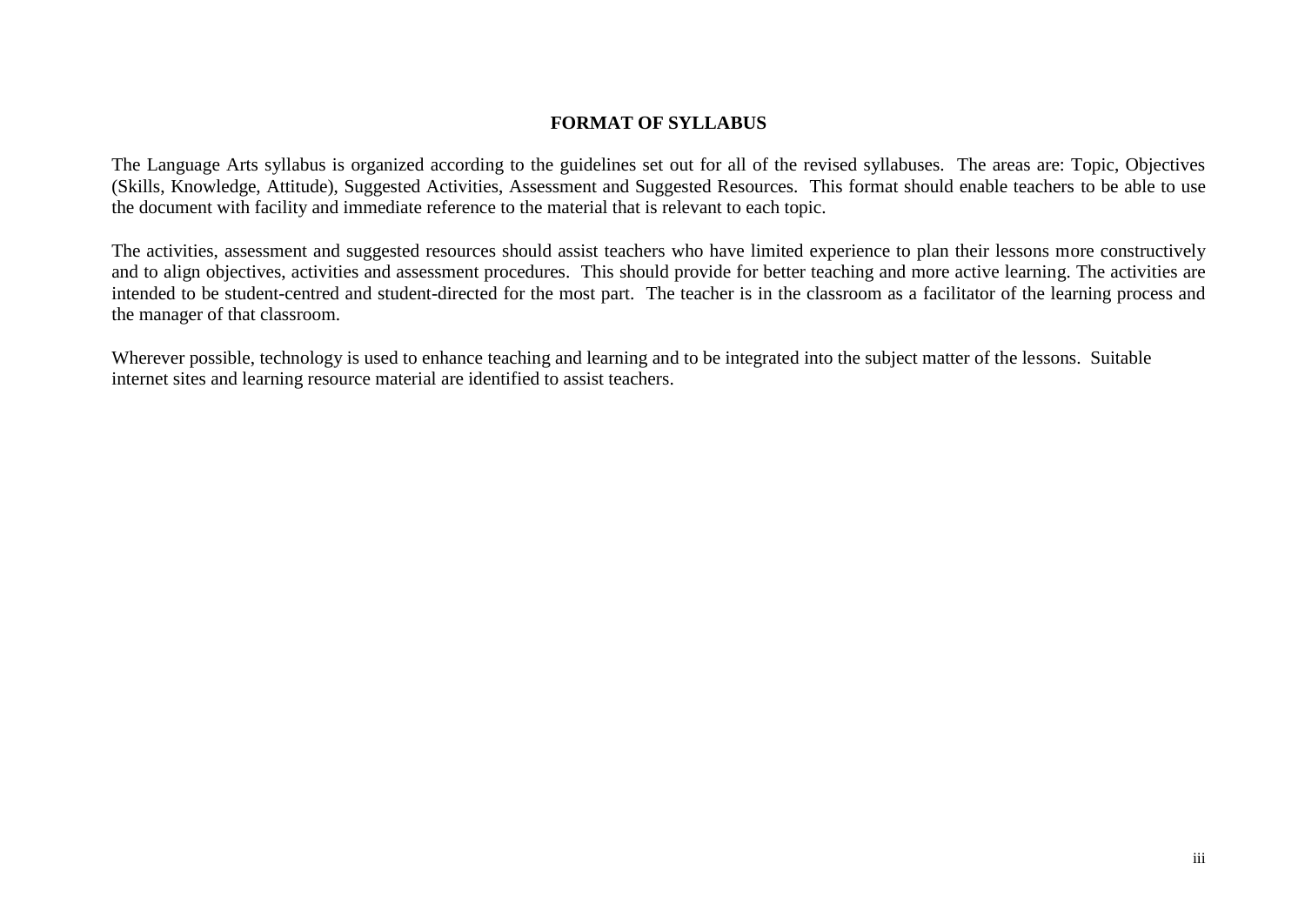# **PRIMARY LANGUAGE ARTS SYLLABUS FOR CLASSES 1, 2, 3 AND 4 SCOPE AND SEQUENCE**

Begin teaching skill/concept

 $\checkmark$  Maintain and develop skill/concept taught

|    |                                 |                  | <b>TOPIC</b>                                               |              | <b>CLASSES</b> |              |                |
|----|---------------------------------|------------------|------------------------------------------------------------|--------------|----------------|--------------|----------------|
| 1. | <b>SPEAKING AND LISTENING</b>   |                  |                                                            |              | $\overline{2}$ | 3            | $\overline{4}$ |
|    | 1.1                             |                  | <b>SPEAKING</b>                                            |              |                |              |                |
|    |                                 | 1.1.1            | Oral communication                                         | ш            | $\checkmark$   | $\checkmark$ | $\checkmark$   |
|    |                                 | 1.1.2            | Questions – details, sequencing                            | ш            | $\checkmark$   | $\checkmark$ | ✓              |
|    | Recounting experiences<br>1.1.3 |                  | ш                                                          | $\checkmark$ | $\checkmark$   | ✓            |                |
|    | Reporting<br>1.1.4              |                  | ш                                                          | $\checkmark$ | $\checkmark$   | $\checkmark$ |                |
|    |                                 | 1.1.5            | Role play                                                  | ш            | $\checkmark$   | $\checkmark$ | ✓              |
|    |                                 | 1.1.6            | Explanations                                               | ш            | $\checkmark$   | $\checkmark$ | ✓              |
|    |                                 | 1.1.7            | Intonation, rate, vocabulary and expression                | ш            | $\checkmark$   | $\checkmark$ | ✓              |
|    |                                 | 1.1.8            | Standard English rules and language appropriate to context | ш            | $\checkmark$   | $\checkmark$ | ✓              |
| 2. |                                 | <b>LISTENING</b> |                                                            |              |                |              |                |
|    | 2.1                             | <b>Attentive</b> |                                                            |              |                |              |                |
|    |                                 | 2.1.1            | Directions and instructions                                | ш            | $\checkmark$   | $\checkmark$ | ✓              |
|    |                                 | 2.1.2            | Announcements and introductions                            | ш            | ✓              | ✓            | ✓              |
|    |                                 | 2.1.3            | Details, sequence and main idea                            | ■            | $\checkmark$   | $\checkmark$ | ✓              |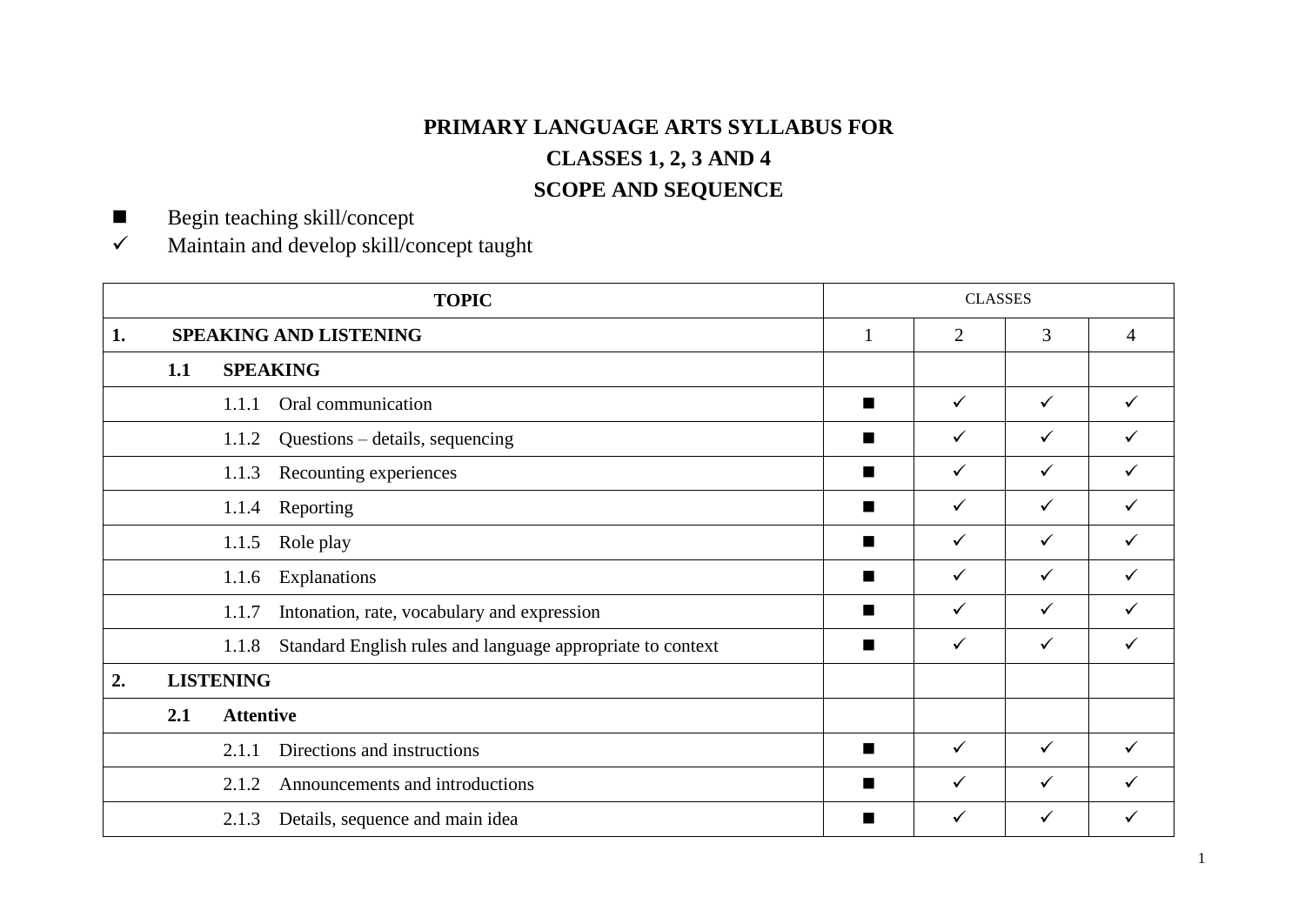|     |     |                | <b>TOPIC</b>                                                 | <b>CLASSES</b><br>$\overline{3}$<br>$\mathbf{1}$<br>$\boldsymbol{2}$<br>$\checkmark$<br>✓<br>ш<br>$\checkmark$<br>✓<br>$\blacksquare$<br>✓<br>$\checkmark$<br>ш |              |              |                         |
|-----|-----|----------------|--------------------------------------------------------------|-----------------------------------------------------------------------------------------------------------------------------------------------------------------|--------------|--------------|-------------------------|
|     |     |                |                                                              |                                                                                                                                                                 |              |              | $\overline{\mathbf{4}}$ |
|     |     | 2.1.4          | Reproductions and summaries                                  |                                                                                                                                                                 |              |              | $\checkmark$            |
|     | 2,2 |                | <b>Responsive/Analytical</b>                                 |                                                                                                                                                                 |              |              |                         |
|     |     | 2.2.1          | Interpretation, participation, discussion of issues          |                                                                                                                                                                 |              |              | $\checkmark$            |
|     |     | 2.2.2          | Reasoning, responding, inferencing                           |                                                                                                                                                                 |              |              | ✓                       |
|     | 2.3 |                | Appreciative                                                 |                                                                                                                                                                 |              |              |                         |
|     |     | 2.3.1          | Various types of texts                                       | ш                                                                                                                                                               | $\checkmark$ | $\checkmark$ | $\checkmark$            |
|     |     | 2.3.2          | Moods and emotions                                           | ш                                                                                                                                                               | $\checkmark$ | $\checkmark$ | ✓                       |
|     |     |                |                                                              |                                                                                                                                                                 |              |              |                         |
| 3.1 |     | <b>READING</b> |                                                              |                                                                                                                                                                 |              |              |                         |
|     | 3.1 |                | <b>Word Attack</b>                                           |                                                                                                                                                                 |              |              |                         |
|     |     | 3.1.1          | Word power                                                   | п                                                                                                                                                               | $\checkmark$ | $\checkmark$ | $\checkmark$            |
|     |     | 3.1.2          | Basic sight words, context clues, word meaning               | п                                                                                                                                                               | $\checkmark$ | $\checkmark$ | $\checkmark$            |
|     |     | 3.1.3          | Synonyms, antonyms, homophones, prefixes and suffixes        | ш                                                                                                                                                               | $\checkmark$ | $\checkmark$ | $\checkmark$            |
|     |     | 3.1.4          | Contractions, blends (three letters etc.) and silent letters | п                                                                                                                                                               | $\checkmark$ | $\checkmark$ | $\checkmark$            |
|     |     | 3.1.5          | Possessives, root words and syllabication                    | п                                                                                                                                                               | $\checkmark$ | ✓            | $\checkmark$            |
|     |     | 3.1.6          | Dictionary usage                                             | ш                                                                                                                                                               | $\checkmark$ | $\checkmark$ | $\checkmark$            |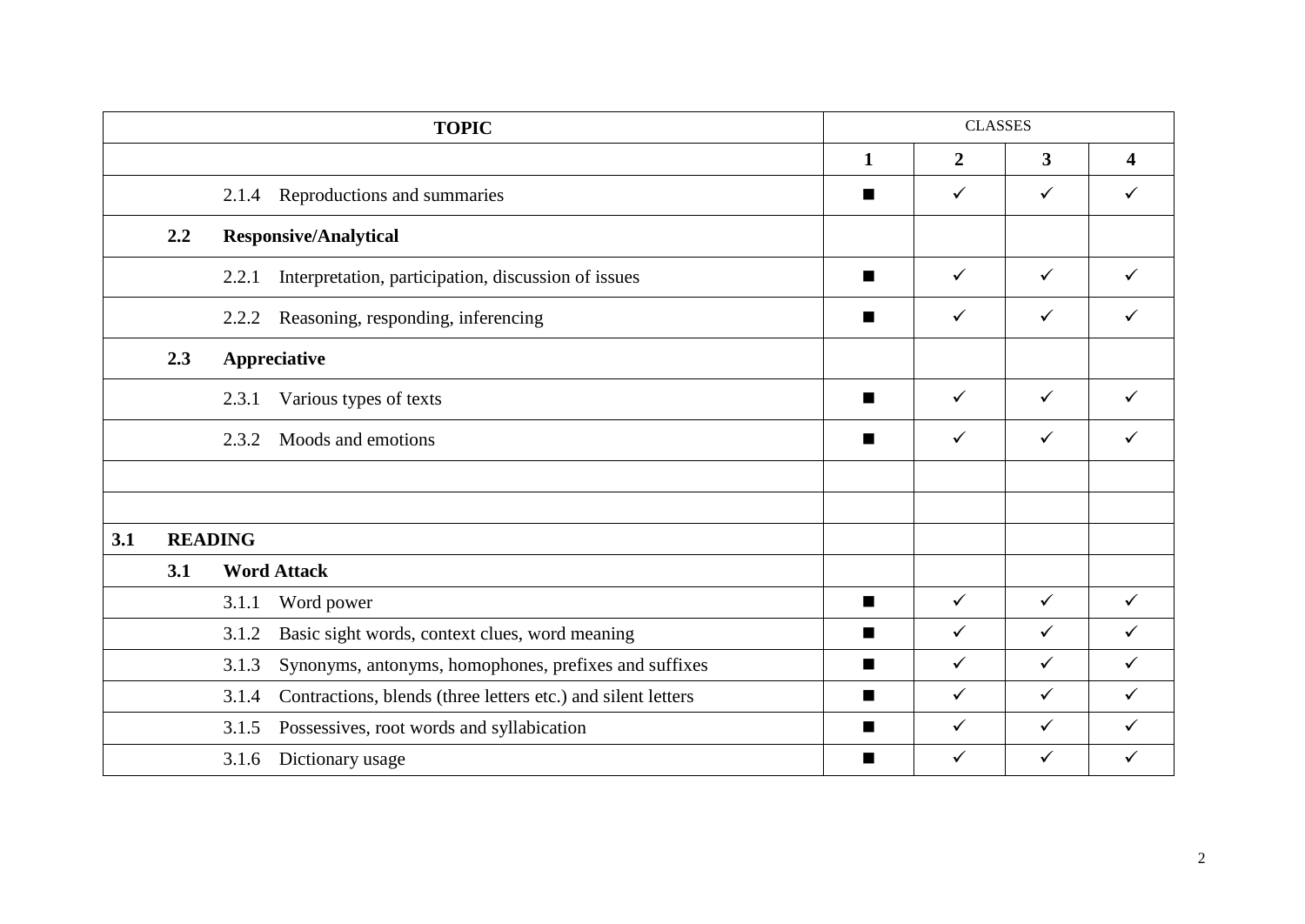|     | <b>TOPIC</b>                                                               |                | <b>CLASSES</b> |                |                         |
|-----|----------------------------------------------------------------------------|----------------|----------------|----------------|-------------------------|
|     |                                                                            | 1              | $\overline{2}$ | 3              | $\overline{\mathbf{4}}$ |
| 3.2 | <b>Oral Reading</b>                                                        | п              | $\checkmark$   | $\checkmark$   | ✓                       |
|     | Decoding of words<br>3.2.1                                                 | п              | $\checkmark$   | $\checkmark$   | ✓                       |
|     | Volume, pitch, enunciation, phrasing<br>3.2.2                              | ш              | $\checkmark$   | $\checkmark$   | ✓                       |
|     | 3.2.3<br><b>Standard English pronunciation</b>                             | ■              | $\checkmark$   | $\checkmark$   | ✓                       |
|     | Efficient eye movement<br>3.2.4                                            | ■              | $\checkmark$   | $\checkmark$   | ✓                       |
|     | Eye voice span<br>3.2.5                                                    | ■              | $\checkmark$   | $\checkmark$   | ✓                       |
|     | Breath control, voice control, projection and good rhythm<br>3.2.6         | ■              | $\checkmark$   | ✓              | ✓                       |
| 3.3 | <b>Silent Reading</b>                                                      |                |                |                |                         |
|     | Elimination of vocalization<br>3.3.1                                       |                |                | $\blacksquare$ | ✓                       |
|     | Decoding of words<br>3.3.2                                                 | $\blacksquare$ | $\checkmark$   | $\checkmark$   | ✓                       |
|     | Effective eye phrasing and fluency<br>3.3.3                                | ш              | $\checkmark$   | $\checkmark$   | ✓                       |
|     | Coordination of reading rate with comprehension<br>3.3.4                   |                |                | ш              | ✓                       |
| 3.4 | <b>Comprehension/interpretation</b>                                        | ш              | $\checkmark$   | $\checkmark$   | ✓                       |
|     | Oral and written directions<br>3.4.1                                       | п              | $\checkmark$   | $\checkmark$   | ✓                       |
|     | Graphic information (diagrams, statistics, pictograms)<br>3.4.2            | ш              | $\checkmark$   | $\checkmark$   | ✓                       |
|     | Sequence of facts and events, main idea and anticipating outcomes<br>3.4.4 | ■              | $\checkmark$   | $\checkmark$   |                         |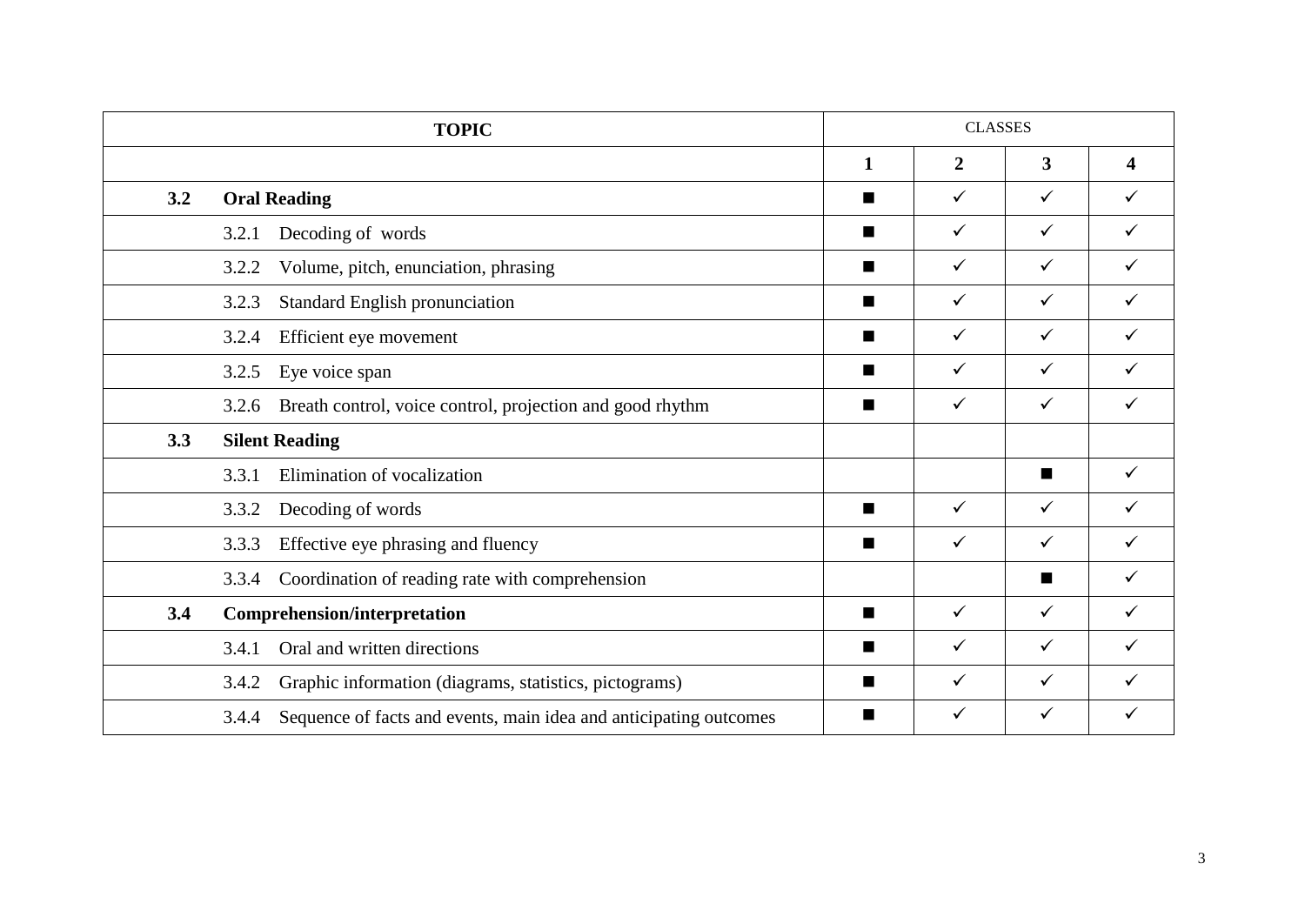|     | <b>TOPIC</b>                                                                                                                                                       |                | <b>CLASSES</b> |              |                         |
|-----|--------------------------------------------------------------------------------------------------------------------------------------------------------------------|----------------|----------------|--------------|-------------------------|
|     |                                                                                                                                                                    | $\mathbf{1}$   | $\overline{2}$ | 3            | $\overline{\mathbf{4}}$ |
|     | Categorization<br>3.4.5                                                                                                                                            | ш              | $\checkmark$   | $\checkmark$ | ✓                       |
|     | Cause and effect relationships, making comparisons, inferences and<br>3.4.6<br>drawing conclusions                                                                 | п              | ✓              | $\checkmark$ |                         |
|     | Different points of view<br>3.4.7                                                                                                                                  | ш              | $\checkmark$   | $\checkmark$ | ✓                       |
|     | Evaluations – emotional reactions, likes and dislikes, worth of<br>3.4.8<br>character, use of language                                                             | п              | ✓              | $\checkmark$ |                         |
|     | Story setting, plot and character traits<br>3.4.9                                                                                                                  | ш              | $\checkmark$   | $\checkmark$ |                         |
|     | 3.4.10 Best summary of a selection, main and supporting details                                                                                                    | ш              | $\checkmark$   | ✓            |                         |
|     | 3.4.11 Moods/feelings, tones of text and author's point of view                                                                                                    |                |                | ■            | ✓                       |
|     | 3.4.12 Vocabulary – context clues, word meaning and technical terms                                                                                                | п              | $\checkmark$   | $\checkmark$ | ✓                       |
| 3.5 | <b>Functional Reading</b>                                                                                                                                          |                |                |              |                         |
|     | $1st - 2nd letters$<br>Alphabetizing of words<br>3.5.1                                                                                                             | $\blacksquare$ | $\checkmark$   | $\checkmark$ | $\checkmark$            |
|     | $3rd$ letter                                                                                                                                                       | $\blacksquare$ | $\checkmark$   | $\checkmark$ | ✓                       |
|     | $4th$ letter                                                                                                                                                       | ш              | $\checkmark$   | $\checkmark$ | ✓                       |
|     | Locating information using pictures, diagrams, graphs, tables, charts, maps,<br>3.5.2<br>table of contents, index, glossary, dictionary, encyclopedia and computer | ш              | $\checkmark$   | $\checkmark$ | ✓                       |
| 3.6 | <b>Recreational Reading</b>                                                                                                                                        |                |                |              |                         |
|     | Pleasure, enjoyment<br>3.6.1                                                                                                                                       | ш              | $\checkmark$   | $\checkmark$ | ✓                       |
|     | 3.6.2<br>Selection of material                                                                                                                                     |                | ✓              | ✓            |                         |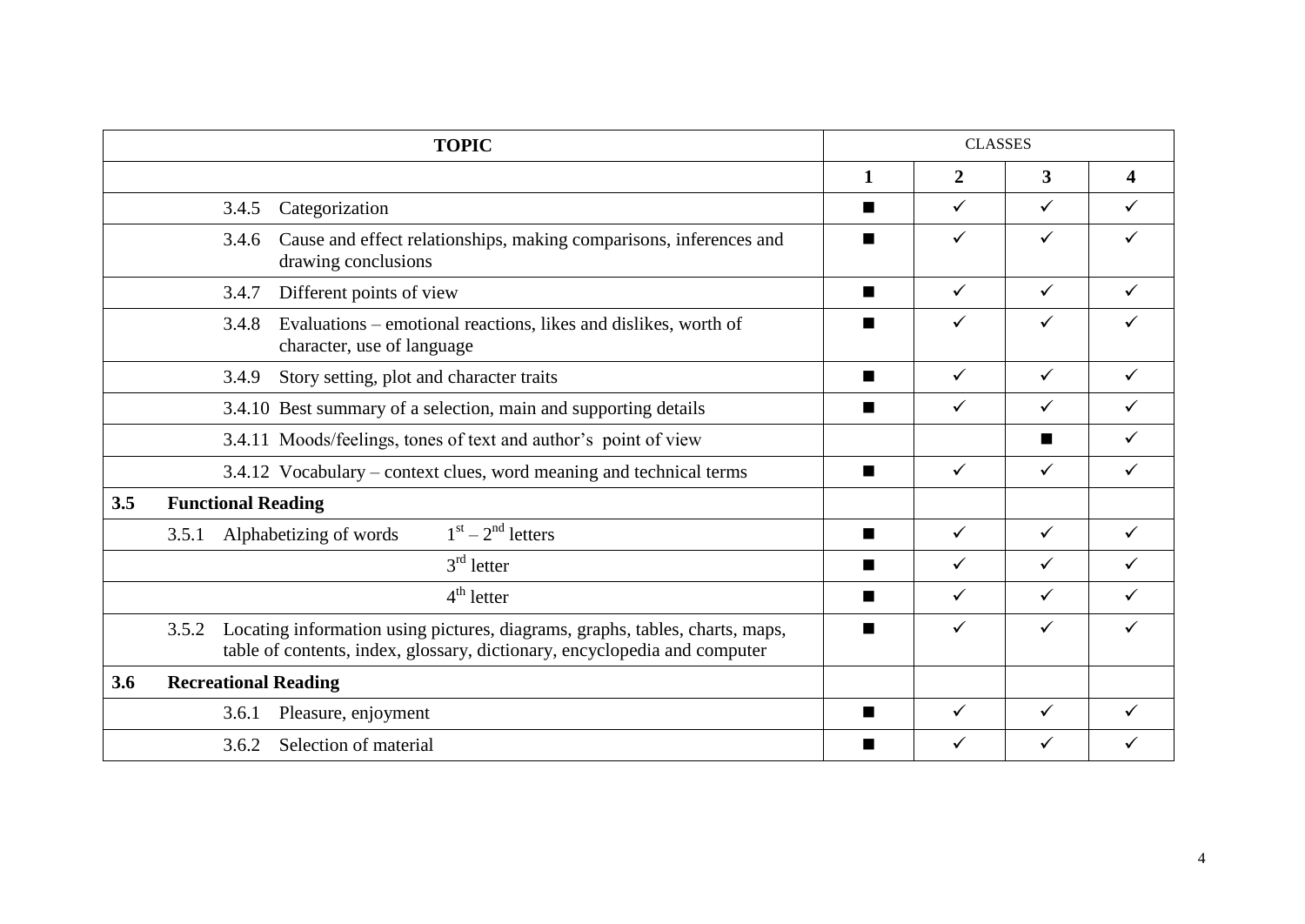|     | <b>TOPIC</b>                                           |                | <b>CLASSES</b> |                         |                         |
|-----|--------------------------------------------------------|----------------|----------------|-------------------------|-------------------------|
|     |                                                        | $\mathbf{1}$   | $\overline{2}$ | $\overline{\mathbf{3}}$ | $\overline{\mathbf{4}}$ |
| 3.7 | <b>ORGANISATIONAL</b>                                  |                |                |                         |                         |
|     | Sequencing of facts<br>3.7.1                           | п              | $\checkmark$   | $\checkmark$            | ✓                       |
|     | Paragraph with one idea<br>3.7.2                       | $\blacksquare$ | $\checkmark$   | $\checkmark$            | $\checkmark$            |
|     | Topic sentences - pictures/paragraphs/stories<br>3.7.3 |                | п              | $\checkmark$            | $\checkmark$            |
|     | Classification of facts/events etc.<br>3.7.4           |                | $\blacksquare$ | $\checkmark$            | $\checkmark$            |
|     | 3.7.5<br>Main and supporting ideas                     |                | п              | $\checkmark$            | $\checkmark$            |
|     | 3.7.6<br>Paragraphs structure                          |                |                | $\blacksquare$          | ✓                       |
|     | Transitional devices/words<br>3.7.7                    | ш              | $\checkmark$   | $\checkmark$            | ✓                       |
|     | Outlines<br>3.7.8                                      | ш              | $\checkmark$   | $\checkmark$            | $\checkmark$            |
| 4.1 | <b>WRITING: PROCESS</b>                                |                |                |                         |                         |
|     | Brainstorming<br>4.1.1                                 | п              | $\checkmark$   | $\checkmark$            | $\checkmark$            |
|     | <b>Logical Sequence</b><br>4.1.2                       | п              | $\checkmark$   | $\checkmark$            | $\checkmark$            |
|     | Appropriate and relevant facts and details<br>4.1.3    | $\blacksquare$ | $\checkmark$   | $\checkmark$            | $\checkmark$            |
|     | 4.1.4 Self editing                                     | $\blacksquare$ | $\checkmark$   | $\checkmark$            | $\checkmark$            |
|     | 4.1.5 Peer editing                                     | п              | $\checkmark$   | $\checkmark$            | $\checkmark$            |
|     | 4.1.6 Proof reading                                    | ш              | $\checkmark$   | $\checkmark$            | ✓                       |
|     | 4.1.7 Revising                                         | $\blacksquare$ | $\checkmark$   | $\checkmark$            | ✓                       |
|     | 4.1.8 Publishing                                       | ш              | $\checkmark$   | $\checkmark$            | ✓                       |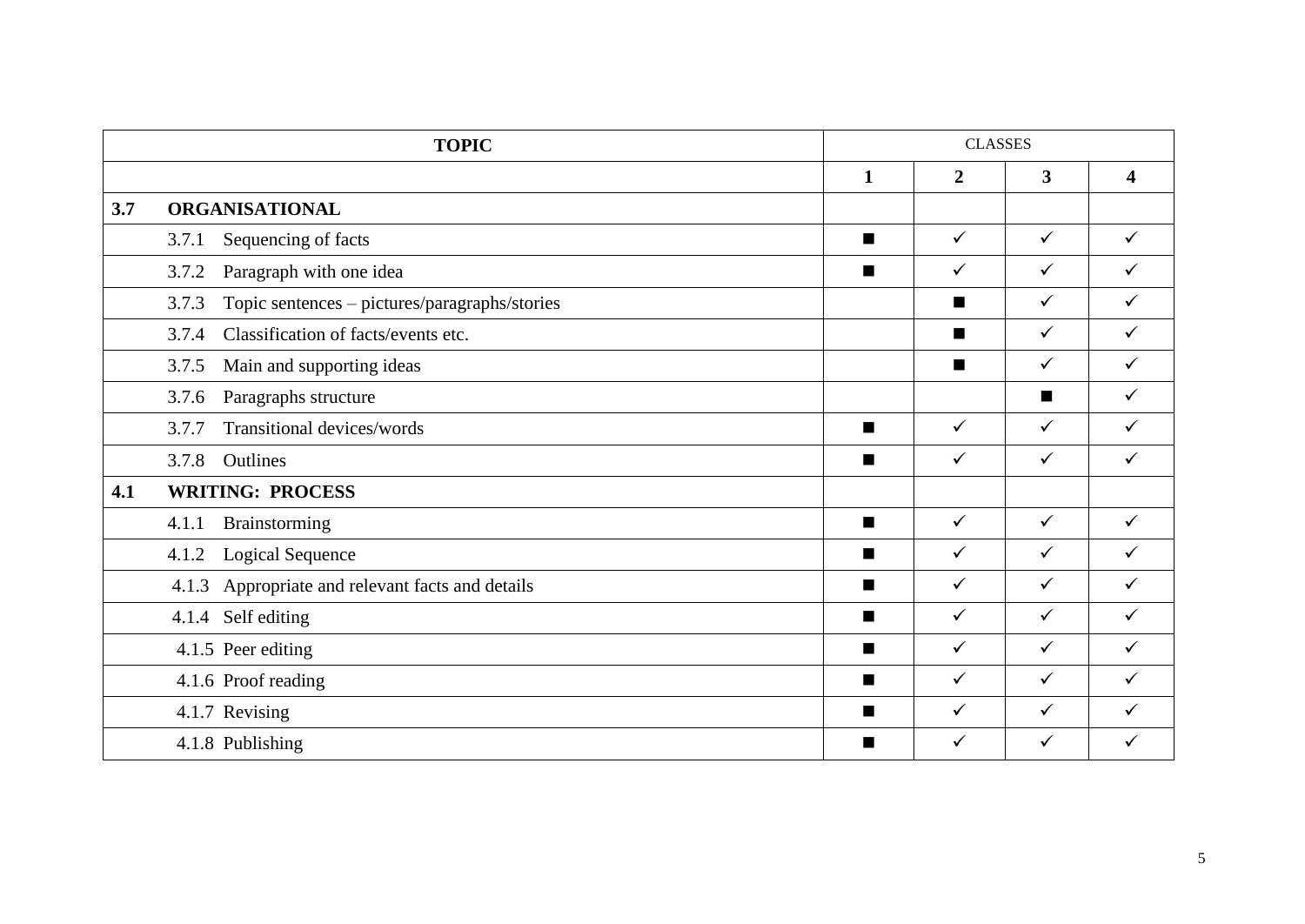|     |                                                                     | <b>TOPIC</b>                                      |                | <b>CLASSES</b> |              |              |
|-----|---------------------------------------------------------------------|---------------------------------------------------|----------------|----------------|--------------|--------------|
| 4.2 |                                                                     | <b>WRITING: COMMUNICATION</b>                     |                |                |              |              |
|     | 4.2.1                                                               | Literal understanding of topic                    | $\blacksquare$ | $\checkmark$   | $\checkmark$ | $\checkmark$ |
|     | 4.2.2                                                               | Appropriate and relevant facts and details        | $\blacksquare$ | $\checkmark$   | $\checkmark$ | $\checkmark$ |
|     | 4.2.3                                                               | Organization                                      | п              | $\checkmark$   | $\checkmark$ | $\checkmark$ |
|     | 4.2.4                                                               | Narrative, descriptive, expository, argumentative | $\blacksquare$ | $\checkmark$   | $\checkmark$ | $\checkmark$ |
|     | 4.2.5                                                               | Skits, plays, in Standard English                 | $\blacksquare$ | $\checkmark$   | $\checkmark$ | $\checkmark$ |
|     | 4.2.6                                                               | Invitations, praise, requests, sympathy           | $\blacksquare$ | $\checkmark$   | $\checkmark$ | $\checkmark$ |
|     | Directions in prose, home to school, making various things<br>4.2.7 |                                                   | $\blacksquare$ | $\checkmark$   | $\checkmark$ | ✓            |
| 4.3 |                                                                     | <b>WRITING: CONVENTIONS</b>                       |                |                |              |              |
|     | 4.3.1                                                               | <b>Nouns</b>                                      | п              | $\checkmark$   | $\checkmark$ | $\checkmark$ |
|     | 4.3.2                                                               | Pronouns                                          | ш              | $\checkmark$   | $\checkmark$ | ✓            |
|     | 4.3.3                                                               | Pronouns                                          |                |                |              |              |
|     | 4.3.4                                                               | Capital letters                                   | $\blacksquare$ | $\checkmark$   | $\checkmark$ | $\checkmark$ |
|     | 4.3.5                                                               | Punctuation – full stops, commas, quotation marks | п              | $\checkmark$   | $\checkmark$ | $\checkmark$ |
|     | 4.3.6                                                               | Complete sentences                                | п              | $\checkmark$   | $\checkmark$ | $\checkmark$ |
|     | 4.3.7                                                               | Adjectives and adverbs                            | п              | $\checkmark$   | $\checkmark$ | $\checkmark$ |
|     | 4.3.8                                                               | Link words                                        | $\blacksquare$ | $\checkmark$   | $\checkmark$ | ✓            |
|     | 4.3.9                                                               | Sentence structures – simple, compound, complex   | п              | $\checkmark$   | $\checkmark$ | $\checkmark$ |
|     | 4.3.10                                                              | Negative forms                                    | $\blacksquare$ | $\checkmark$   | $\checkmark$ | $\checkmark$ |
|     | 4.3.11                                                              | Tenses – present, past, future                    | $\blacksquare$ | $\checkmark$   | $\checkmark$ | $\checkmark$ |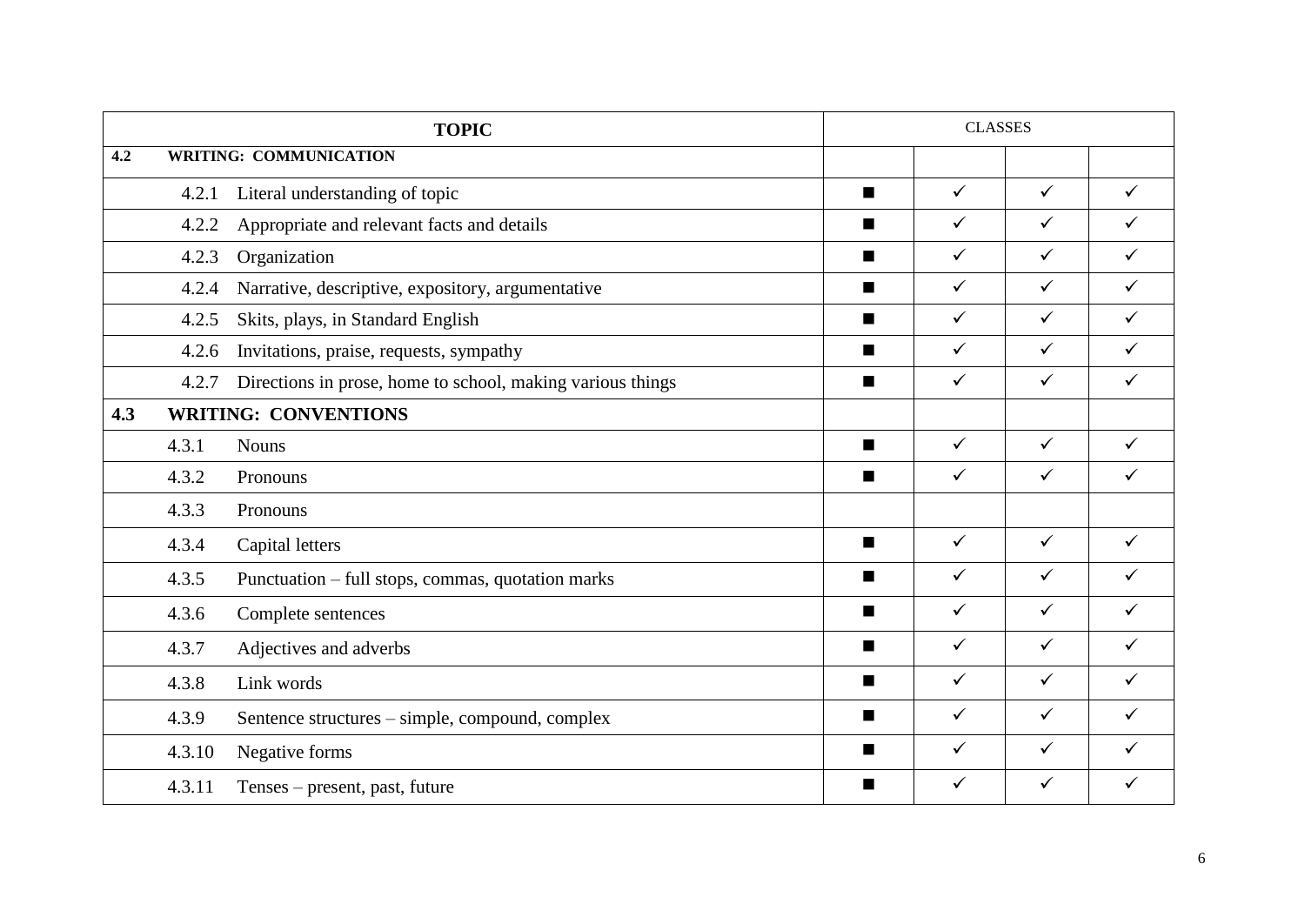|     | <b>TOPIC</b>                                                                |                | <b>CLASSES</b> |              |                         |
|-----|-----------------------------------------------------------------------------|----------------|----------------|--------------|-------------------------|
|     |                                                                             | $\mathbf{1}$   | $\overline{2}$ | 3            | $\overline{\mathbf{4}}$ |
|     | 4.3.12<br>Accurate spelling                                                 | ш              | $\checkmark$   | $\checkmark$ | ✓                       |
|     | 4.3.13<br>Phonics                                                           | ш              | $\checkmark$   | $\checkmark$ | ✓                       |
|     | 4.3.14<br>Vocabulary                                                        | $\blacksquare$ | $\checkmark$   | $\checkmark$ | $\checkmark$            |
|     | Synonyms and antonyms<br>4.3.15                                             | $\blacksquare$ | $\checkmark$   | $\checkmark$ | $\checkmark$            |
|     | 4.3.16<br>Homonyms                                                          | п              | $\checkmark$   | $\checkmark$ | $\checkmark$            |
|     | Plurals "s" and "es"<br>4.3.17                                              | п              | $\checkmark$   | $\checkmark$ | ✓                       |
| 4.4 | <b>Creative/Composition</b>                                                 |                |                |              |                         |
|     | 4.4.1 Language experience stories, description of persons, pets, places,    | п              | $\checkmark$   | $\checkmark$ | ✓                       |
|     | animals, hobbies                                                            |                |                |              |                         |
| 4.5 | <b>Expository Writing</b>                                                   |                |                |              |                         |
|     | Class rules, news items, announcements, advertisements and reports<br>4.5.1 | $\blacksquare$ | $\checkmark$   | $\checkmark$ | ✓                       |
|     | 4.5.2<br>Poetry – Bio poems, colour poems, limericks, post cards            |                | $\blacksquare$ | $\checkmark$ | ✓                       |
|     | Writing from different perspectives<br>4.5.3                                |                |                | ■            | ✓                       |
|     | Letters-friendly, thanks and invitations<br>4.5.4                           | $\blacksquare$ | $\checkmark$   | $\checkmark$ | ✓                       |
|     | Reply and excuse<br>4.5.5                                                   | ш              | $\checkmark$   | $\checkmark$ | ✓                       |
| 4.6 | <b>WRITING: PENMANSHIP AND PRESENTATION</b>                                 |                |                |              |                         |
|     | Regularity of size and shape of letters<br>4.6.1                            | п              | $\checkmark$   | $\checkmark$ | ✓                       |
|     | Regularity of spacing of letters and words<br>4.6.2                         | ■              | $\checkmark$   | $\checkmark$ | ✓                       |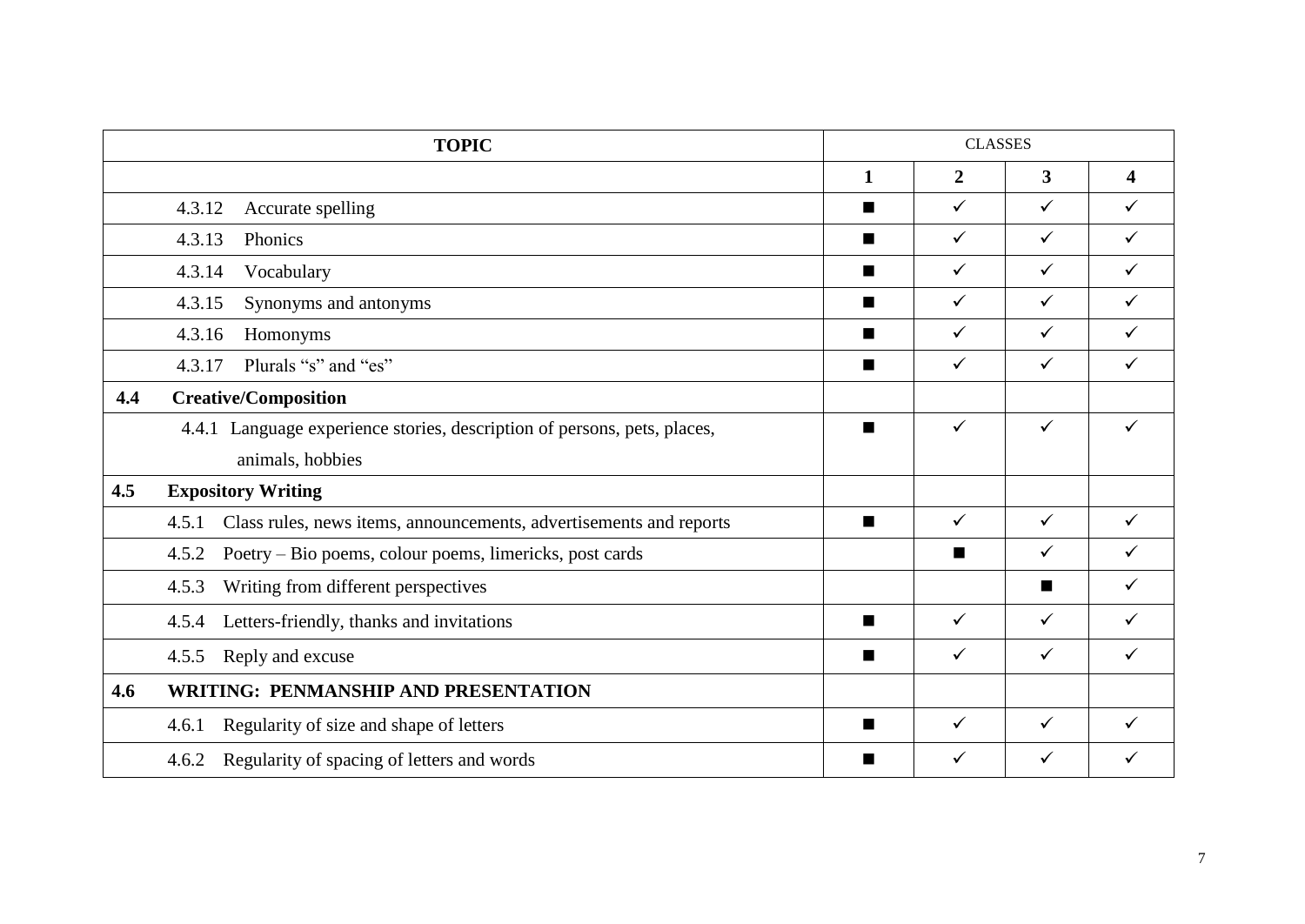|    |                                                                                                                                                                                                                                                                                                                                                                                                                                                                                                                                                                                                                                                                                                                                                                                                                                                                 | <b>TOPIC</b> |                | <b>CLASSES</b> |              |                         |
|----|-----------------------------------------------------------------------------------------------------------------------------------------------------------------------------------------------------------------------------------------------------------------------------------------------------------------------------------------------------------------------------------------------------------------------------------------------------------------------------------------------------------------------------------------------------------------------------------------------------------------------------------------------------------------------------------------------------------------------------------------------------------------------------------------------------------------------------------------------------------------|--------------|----------------|----------------|--------------|-------------------------|
|    |                                                                                                                                                                                                                                                                                                                                                                                                                                                                                                                                                                                                                                                                                                                                                                                                                                                                 |              | 1              | $\overline{2}$ | 3            | $\overline{\mathbf{4}}$ |
|    | Heading work in prescribed manner<br>4.6.3<br>Margins as required<br>4.6.4<br><b>SPELLING</b><br>Basic sight words and key words in other subject areas<br>5.1<br>5.2<br>Words commonly misspelt / confused, homophones<br><b>GRAMMAR</b><br>6.1<br><b>Basic sentence with modifiers</b><br>6.1.1<br>Subject and verb<br>Subject verb complement<br>6.1.2<br>Subject verb indirect object<br>6.1.3<br>Subject and verb direct object<br>6.1.4<br>Subject verb object complement<br>6.1.5<br>Negative interrogative and imperative declarative<br>6.2<br>6.3<br>Expanding sentence using single adjective and adverb modifiers<br>Conjunctions – coordinating, subordinating<br>6.4<br>6.5<br>Pronouns – subject and object, relative<br>6.6<br>Nouns – singular, plural, possessive forms<br>6.7<br>Comparative and superlative forms of adverbs and adjectives |              | ш              | $\checkmark$   | $\checkmark$ | ✓                       |
|    |                                                                                                                                                                                                                                                                                                                                                                                                                                                                                                                                                                                                                                                                                                                                                                                                                                                                 |              | ш              | $\checkmark$   | $\checkmark$ | $\checkmark$            |
| 5. |                                                                                                                                                                                                                                                                                                                                                                                                                                                                                                                                                                                                                                                                                                                                                                                                                                                                 |              |                |                |              |                         |
|    |                                                                                                                                                                                                                                                                                                                                                                                                                                                                                                                                                                                                                                                                                                                                                                                                                                                                 |              | ш              | $\checkmark$   | $\checkmark$ | ✓                       |
|    |                                                                                                                                                                                                                                                                                                                                                                                                                                                                                                                                                                                                                                                                                                                                                                                                                                                                 |              | ш              | $\checkmark$   | $\checkmark$ |                         |
| 6. |                                                                                                                                                                                                                                                                                                                                                                                                                                                                                                                                                                                                                                                                                                                                                                                                                                                                 |              |                |                |              |                         |
|    |                                                                                                                                                                                                                                                                                                                                                                                                                                                                                                                                                                                                                                                                                                                                                                                                                                                                 |              |                |                |              |                         |
|    |                                                                                                                                                                                                                                                                                                                                                                                                                                                                                                                                                                                                                                                                                                                                                                                                                                                                 |              | п              | $\checkmark$   | $\checkmark$ | $\checkmark$            |
|    |                                                                                                                                                                                                                                                                                                                                                                                                                                                                                                                                                                                                                                                                                                                                                                                                                                                                 |              | ш              | $\checkmark$   | $\checkmark$ | ✓                       |
|    |                                                                                                                                                                                                                                                                                                                                                                                                                                                                                                                                                                                                                                                                                                                                                                                                                                                                 |              | $\blacksquare$ | $\checkmark$   | $\checkmark$ | ✓                       |
|    |                                                                                                                                                                                                                                                                                                                                                                                                                                                                                                                                                                                                                                                                                                                                                                                                                                                                 |              |                | ш              | $\checkmark$ | ✓                       |
|    |                                                                                                                                                                                                                                                                                                                                                                                                                                                                                                                                                                                                                                                                                                                                                                                                                                                                 |              |                | $\blacksquare$ | $\checkmark$ | $\checkmark$            |
|    |                                                                                                                                                                                                                                                                                                                                                                                                                                                                                                                                                                                                                                                                                                                                                                                                                                                                 |              |                | $\blacksquare$ | $\checkmark$ | $\checkmark$            |
|    |                                                                                                                                                                                                                                                                                                                                                                                                                                                                                                                                                                                                                                                                                                                                                                                                                                                                 |              | ■              | $\checkmark$   | $\checkmark$ | ✓                       |
|    |                                                                                                                                                                                                                                                                                                                                                                                                                                                                                                                                                                                                                                                                                                                                                                                                                                                                 |              | $\blacksquare$ | $\checkmark$   | $\checkmark$ | ✓                       |
|    |                                                                                                                                                                                                                                                                                                                                                                                                                                                                                                                                                                                                                                                                                                                                                                                                                                                                 |              | ш              | $\checkmark$   | $\checkmark$ | $\checkmark$            |
|    |                                                                                                                                                                                                                                                                                                                                                                                                                                                                                                                                                                                                                                                                                                                                                                                                                                                                 |              | $\blacksquare$ | $\checkmark$   | $\checkmark$ | ✓                       |
|    |                                                                                                                                                                                                                                                                                                                                                                                                                                                                                                                                                                                                                                                                                                                                                                                                                                                                 |              | ■              | ✓              | $\checkmark$ | ✓                       |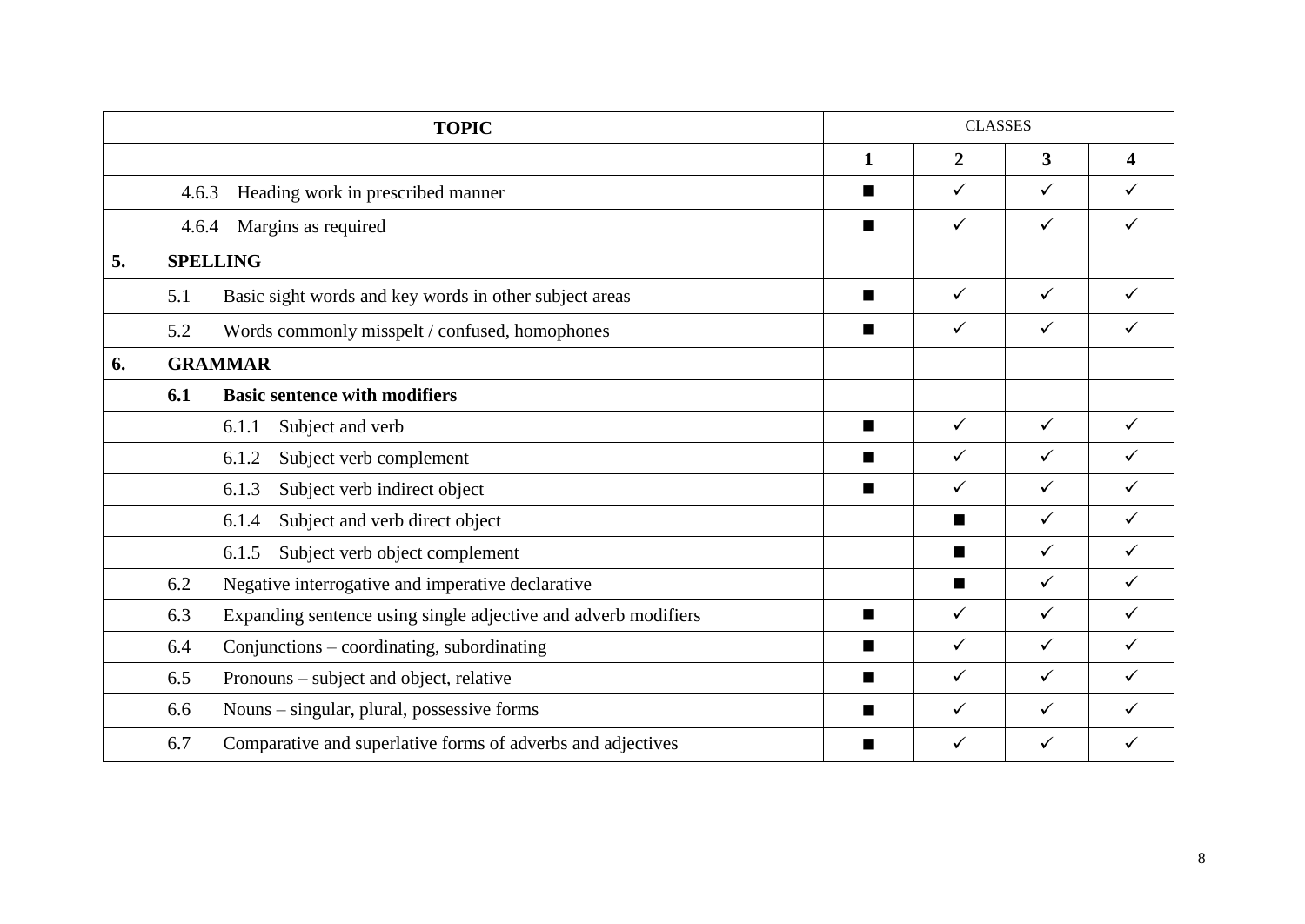## **LANGUAGE ARTS CURRICULUM**

#### ATTAINMENT TARGETS - CLASS 4

#### **SPEAKING AND LISTENING**

#### *Uses speaking and listening skills to communicate effectively*

- $\Box$  Speak clearly and audibly
- □ Use language appropriate to context
- **D** Present information clearly
- $\Box$  Speak fluently in recounting experiences
- $\Box$  Initiate discussion using sensory data
- $\Box$  Ask appropriate questions
- □ Paraphrase and summarize information shared orally by others
- $\Box$  Participate in choral speaking and recite poems, rhymes, songs and stories
- $\Box$  Discuss and orally present plans for solving problems
- $\Box$  Use increasingly complex sentence structures in oral communication
- Observe and use common courtesies with appropriate register and tone
- Develop and practise the use of eye contact between speaker and listener
- Use a variety of tones and stresses in expressing ideas orally
- □ Communicate situations in full sentences
- $\square$  Simulate conversations/dialogue using standard English
- $\Box$  Contribute to group discussion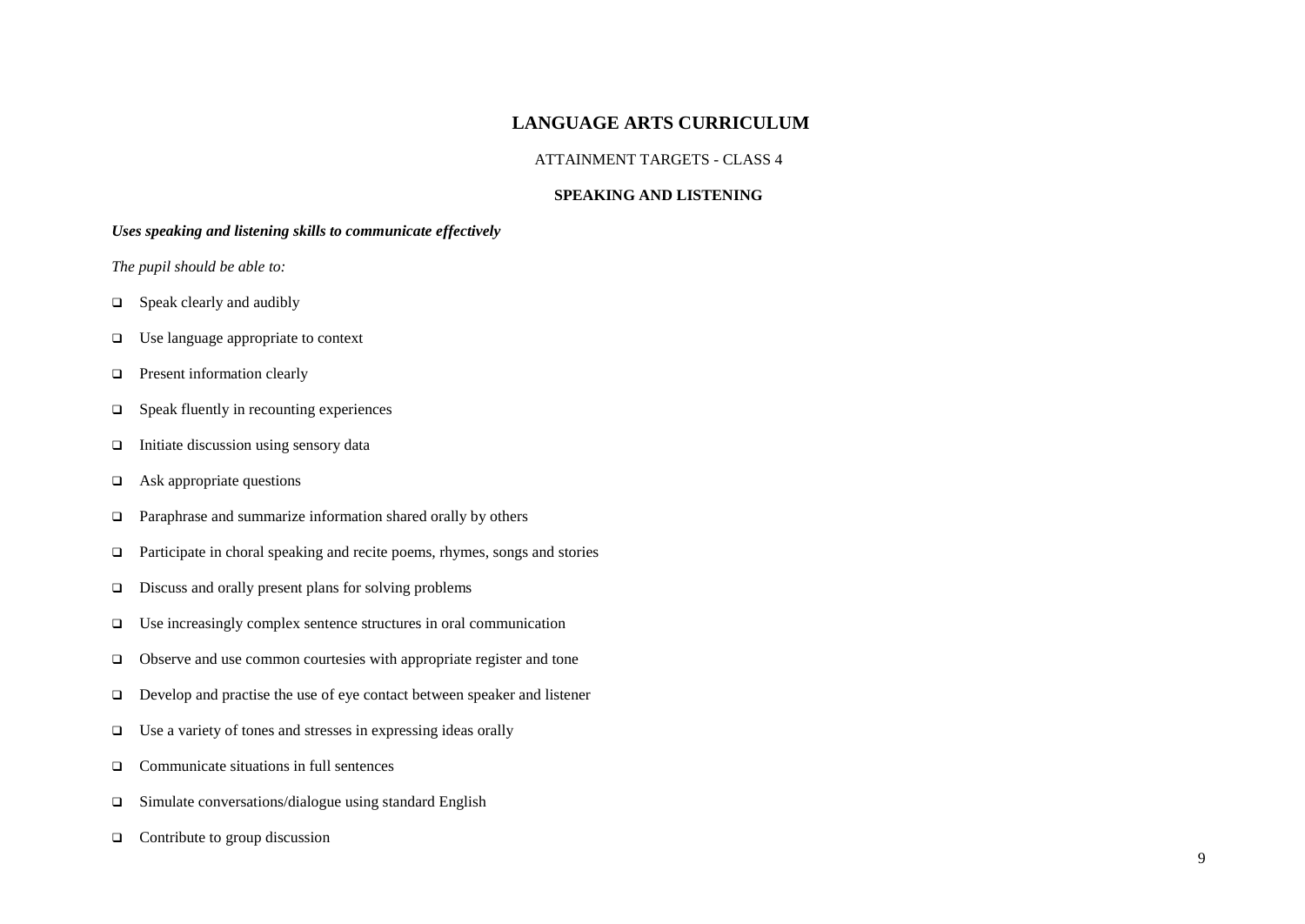- $\Box$  Listen responsively and respectfully
- **Q** Respond appropriately to information given
- □ Follow oral directions with three or four steps
- $\Box$  Respond to the questions of others
- □ Pay attention to the speaker and respond appropriately
- **Perform actions based on information given**
- $\Box$  Respond using sensory data
- **Q** Respond to cues which signal when to begin a response
- $\Box$  Listen to build memory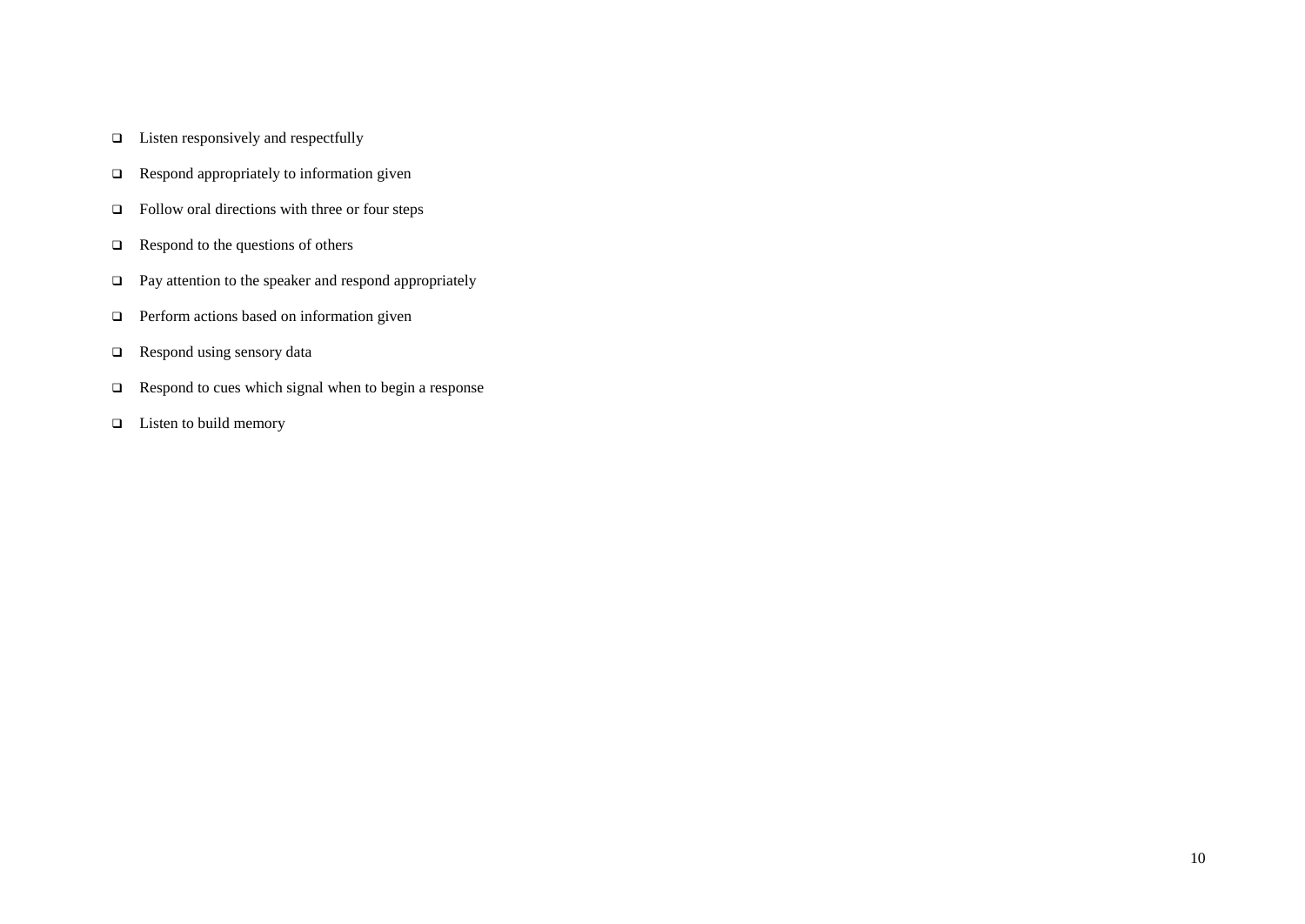#### **READING: SKILLS AND STRATEGIES**

#### *Demonstrates proficiency in basic reading skills and strategies and continues to develop vocabulary and fluency in reading*

- Use appropriate sight vocabulary to recognise words in isolation as well as in context
- Use a range of decoding systems, e.g. phonetic, syntactic and semantic, to determine pronunciation of words
- $\Box$  Determine the meaning of unknown words using context, glossaries, and dictionaries
- Read aloud (at his independent level)
- □ Self-correct when subsequent reading indicates an earlier miscue
- $\Box$  Use rhythm, pace and intonation associated with standard English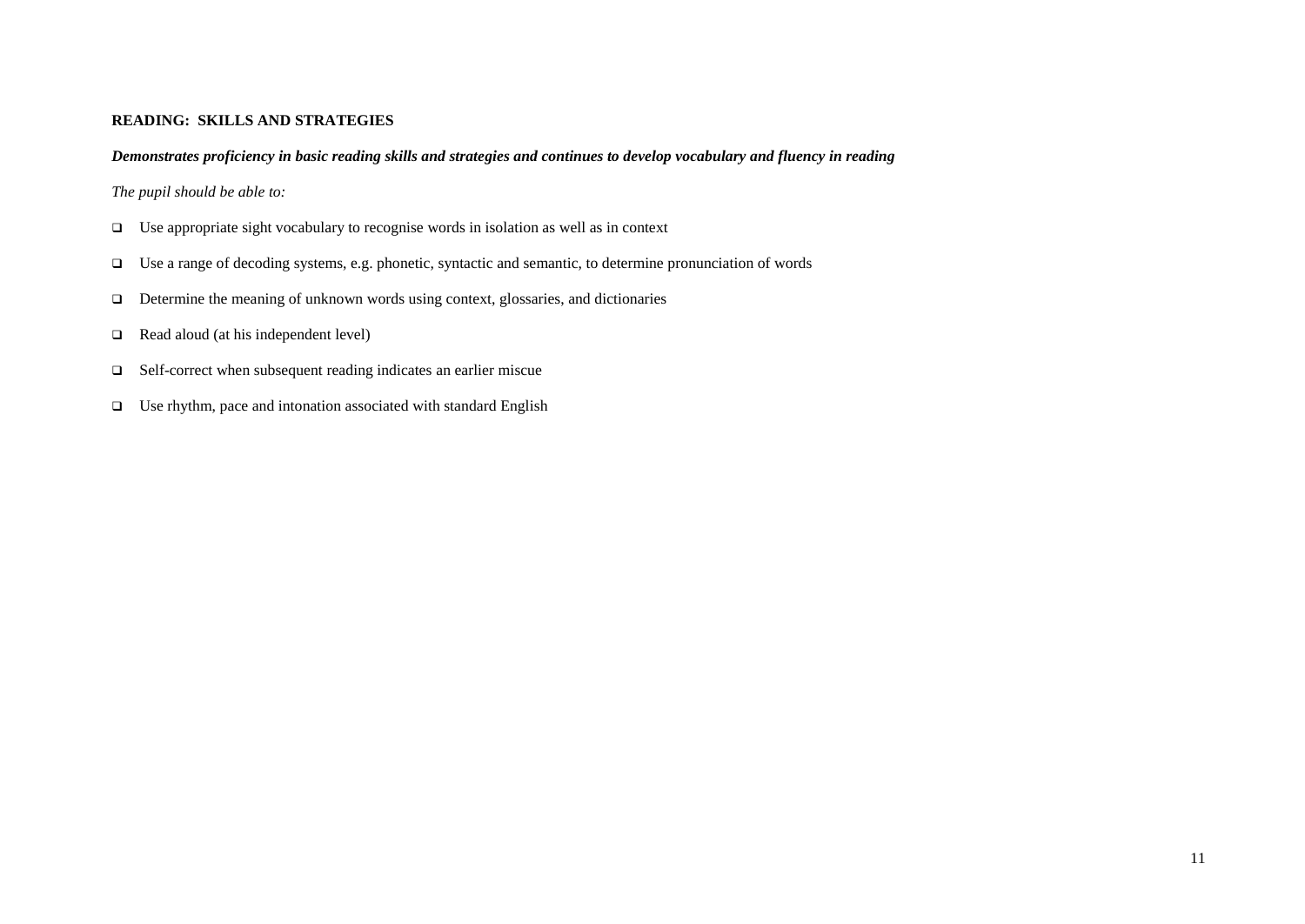#### **READING: LITERATURE**

#### *Reads extensively and in depth, from a diverse collection of texts and other materials to develop an awareness the connection between literature and life.*

- $\Box$  Discuss the qualities of characters
- $\Box$  Identify with characters
- Develop simple characterization sketches
- $\Box$  Discuss situations which occur within the literature
- **Q** Summarize stories
- $\Box$  Transform stories read to connect to their own experiences
- Identify lessons learnt
- □ Select favourite authors and genres
- $\Box$  Give simple explanations of differences in genres
- Produce simple pieces of writing based on the literature read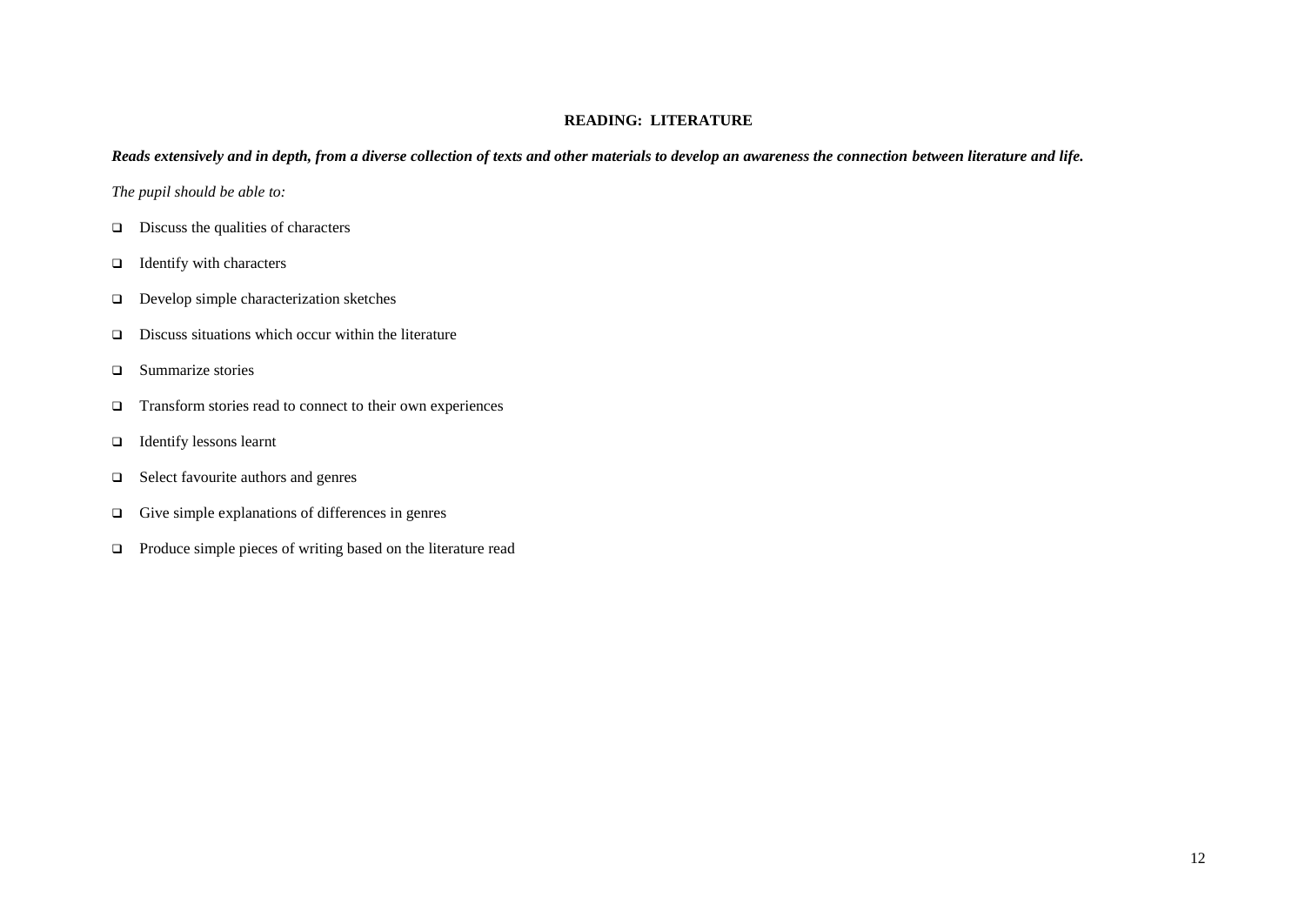#### **READING: COMPREHENSION**

Reads, comprehends, interprets, and evaluates a wide range of materials appropriate to the instructional level of the class.

- Recall details
- $\Box$  Relate what is read to prior knowledge and experience
- $\Box$  Identify salient and specific details
- $\Box$  Restate ideas in his own words
- $\Box$  Identify and state the main idea
- Distinguish between significant and minor details
- $\Box$  Explain how something is done
- $\square$  Say why something happens
- $\Box$  Use cue words and context clues to understand text
- $\Box$  Make, confirm and revise predictions
- $\Box$  Summarize the text adequately and accurately
- $\Box$  Relate what is read to experiences in other media e.g. films, plays etc
- □ Define and sequence information needed to carry out a procedure
- $\Box$  Use vocabulary to assist in making inferences and drawing conclusions
- Organise information in order to understand the sequence of events
- $\Box$  Draw conclusions from information given
- Apply information read to another context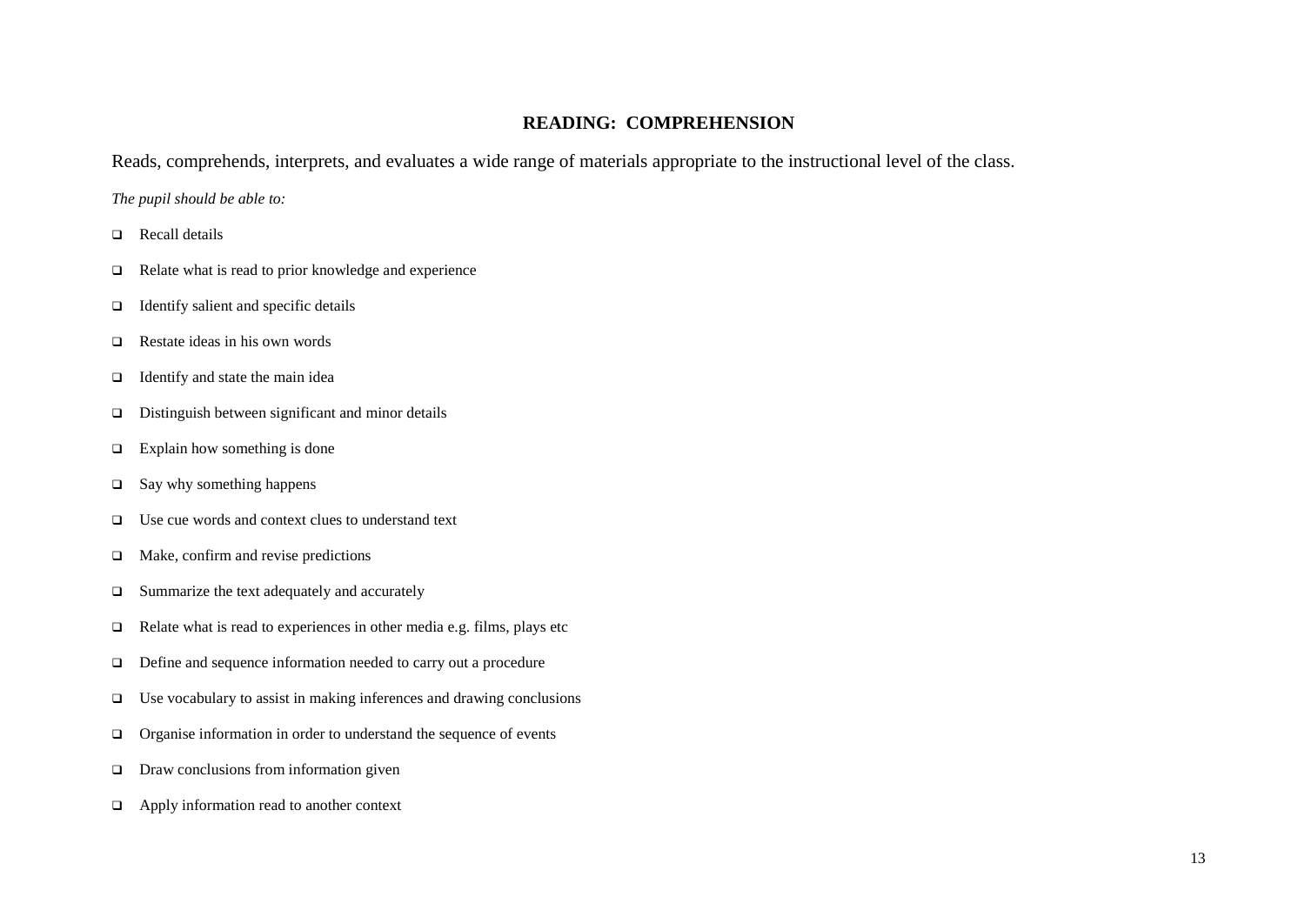# **WRITING: PROCESS**

Organises thoughts and information for writing; develops drafts, edits, and revises work as appropriate for audience and purpose.

- $\Box$  Brainstorm to generate ideas for writing
- Organise ideas for writing in a logical sequence
- $\Box$  Select appropriate and relevant facts and details
- **Q** Remain on topic
- $\Box$  Self edit his own writing
- **Peer edit the writing of others**
- Proof read for appropriate grammar, spelling and structure
- Revise drafts based on feedback to further develop writing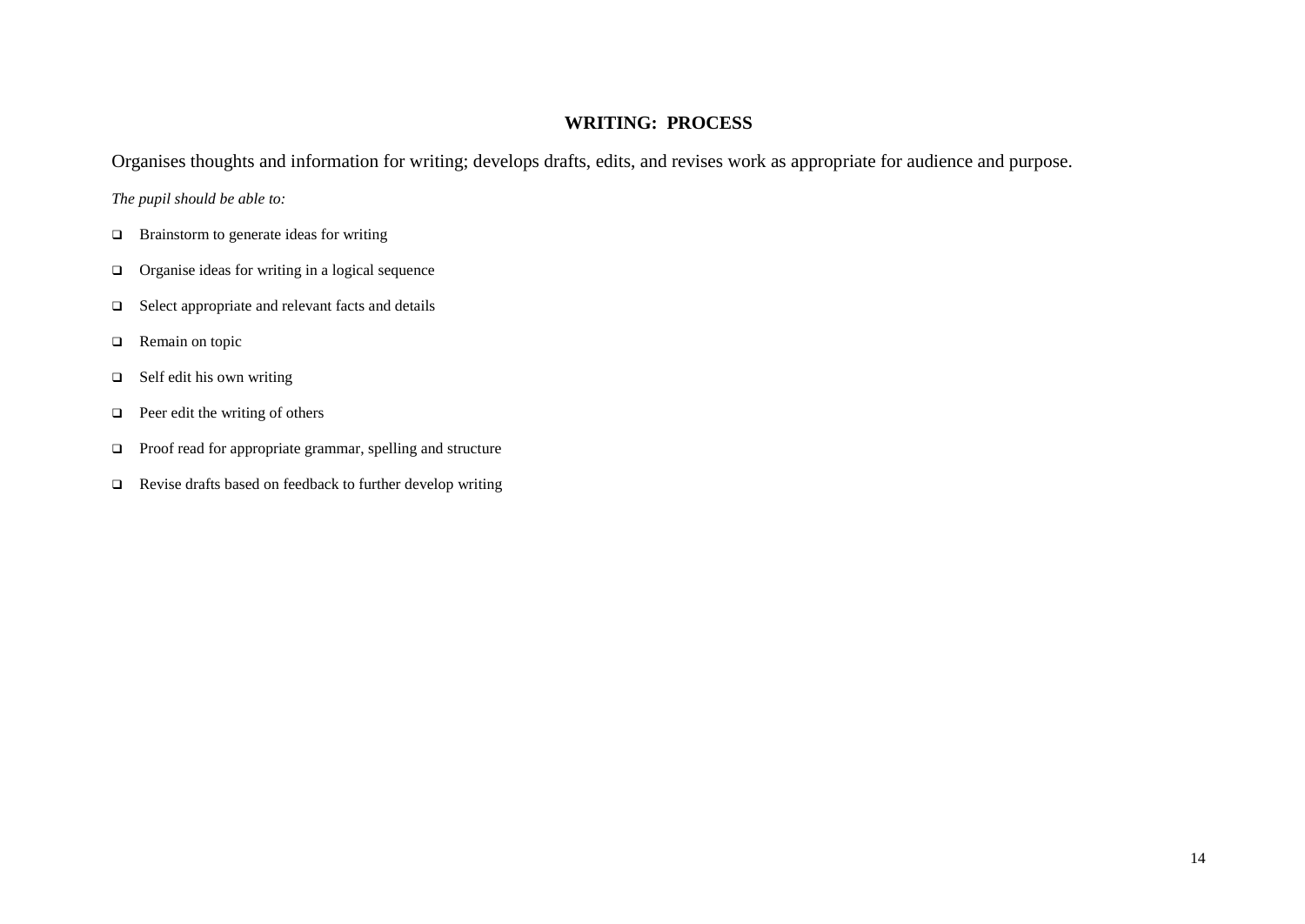## **WRITING: COMMUNICATION**

#### **Uses writing to communicate for a variety of purposes and audiences**

- **D** Demonstrate literal understanding of the topic
- $\Box$  Develop appropriate facts and details based on the topic
- $\Box$  Organise content appropriately
- □ Maintain a focus
- $\Box$  Produce pieces of writing using the four modes of writing
- $\Box$  Communicate ideas for a specific purpose e.g. to describe, relate, inform etc
- Produce simple skits and plays using Standard English dialogue
- □ Include a beginning, middle and end
- $\Box$  Write appropriate letters e.g. invitation, praise, request, sympathy
- $\Box$  Produce simple directions in prose form e.g. from home to school, how to make a cake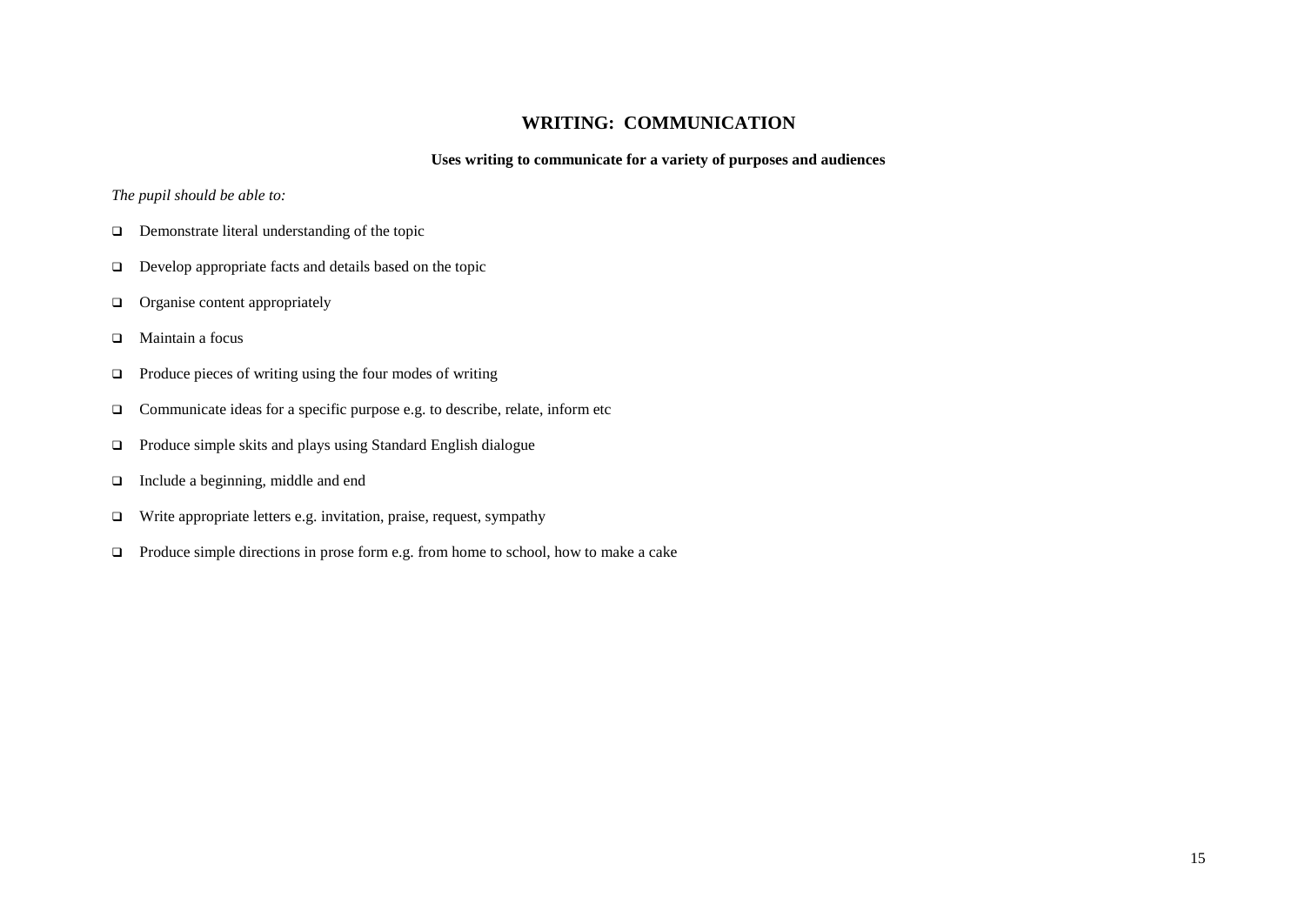## **WRITING: CONVENTIONS**

Uses the conventions of English grammar appropriate to the purpose of writing and the audience for whom it is intended

- $\Box$  use nouns to name people, places and things
- $\Box$  replace proper nouns with appropriate subject and object pronouns
- capitalize all proper nouns and words at beginning of sentences
- $\Box$  use correct punctuation at the end of sentences
- $\Box$  use commas to separate items in a list
- $\Box$  use commas appropriately in greetings and closures of letters
- $\Box$  use commas appropriately in dates
- $\Box$  use question marks appropriately
- $\Box$  use complete sentences
- $\Box$  use simple adjectives and adverbs appropriately
- $\Box$  extend sentences by using adjectives and adverbs
- $\Box$  use simple link words to join sentences
- use at least three types of sentence structures
- $\Box$  use the negative form in simple and compound sentence structures
- $\Box$  use the three simple tenses
- $\Box$  use the present continuous tense
- $\Box$  correctly spell basic and other commonly used sight words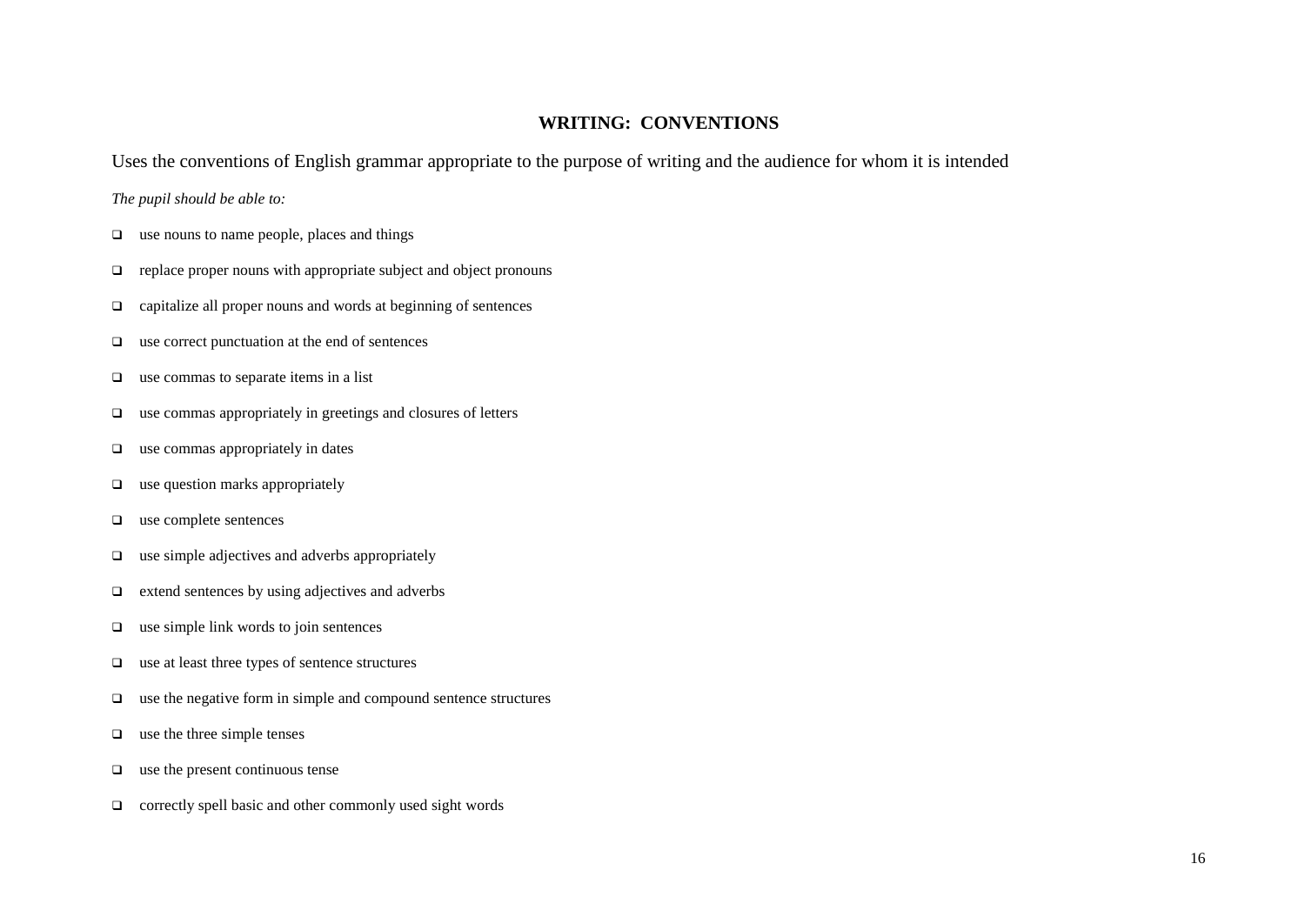- $\Box$  use phonics and word structures to spell more difficult words
- $\Box$  use appropriate vocabulary
- $\Box$  use synonyms to replace words given
- $\Box$  use antonyms to represent opposite of words given
- $\Box$  use simple homonyms in context
- □ use"s' and "es" to form the plural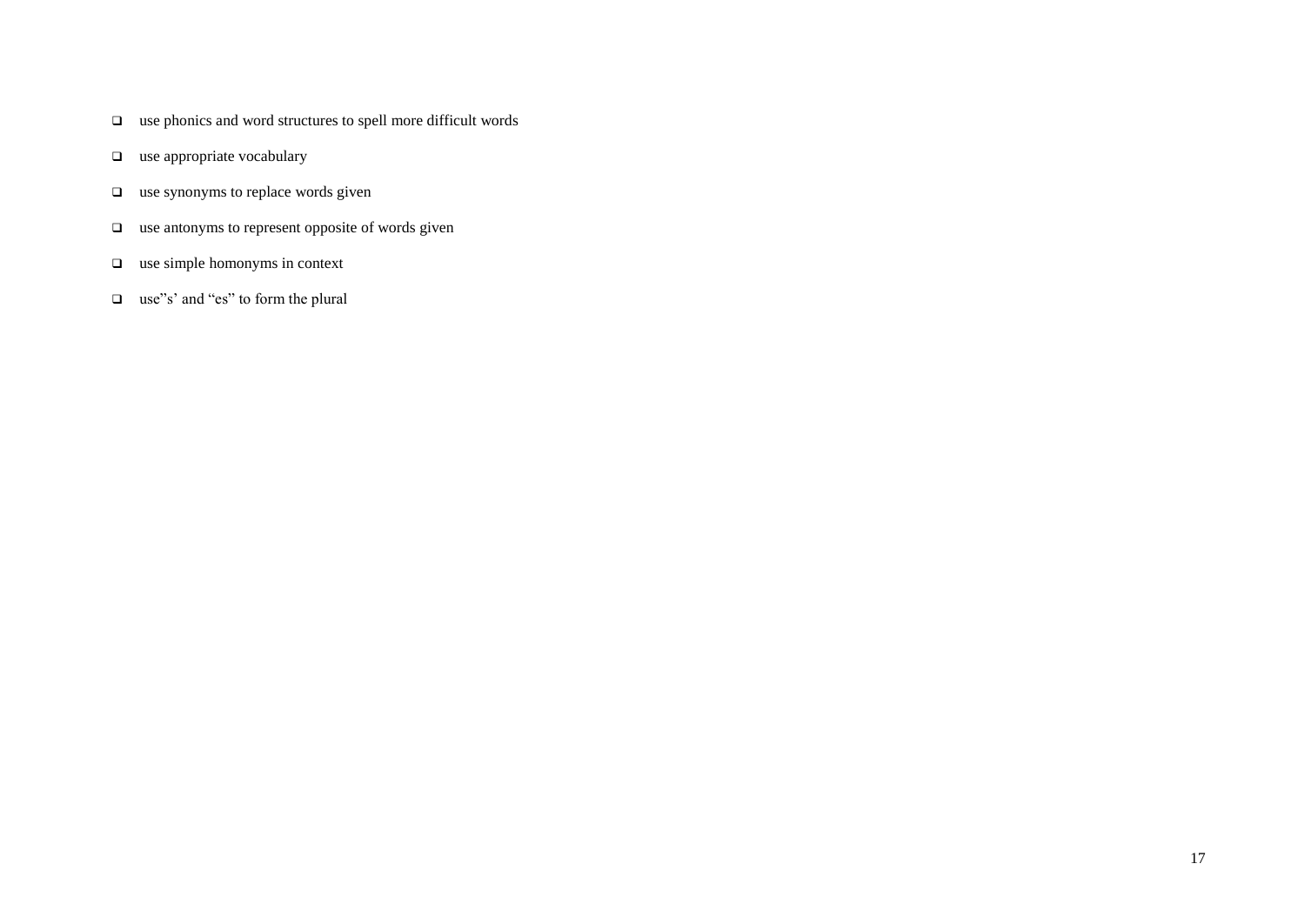## **WRITING: PENMANSHIP AND PRESENTATION**

Uses legible and acceptable handwriting and presents work neatly and within specified parameters

- $\Box$  accurately form and consistently size letters
- $\Box$  use a style of writing that is fluent and legible
- □ observe appropriate spacing between words
- head all work in a prescribed manner
- $\Box$  leave margins as required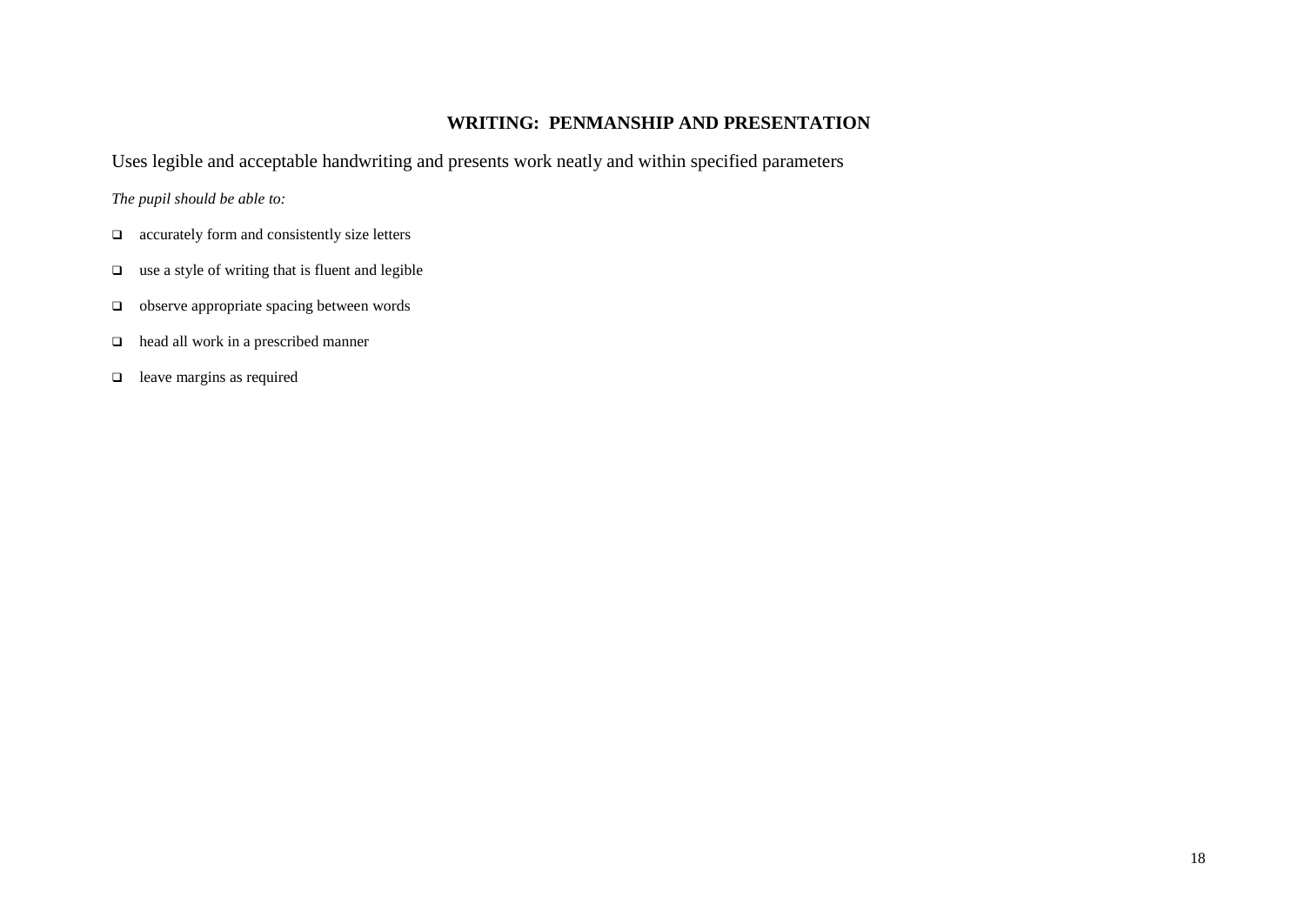# **PRIMARY LANGUAGE ARTS SYLLABUS – CLASS THREE**

| <b>TOPIC</b>                            | <b>OBJECTIVES</b>                                                                                   | <b>SUGGESTED</b>                                             | <b>ASSESSMENT</b> | <b>SUGGESTED</b>                    |
|-----------------------------------------|-----------------------------------------------------------------------------------------------------|--------------------------------------------------------------|-------------------|-------------------------------------|
|                                         | (SKILLS, KNOWLEDGE, ATTITUDE)                                                                       | <b>ACTIVITIES</b>                                            |                   | <b>RESOURCES</b>                    |
| <b>SPEAKING AND</b><br><b>LISTENING</b> | Asks appropriate questions and respond to<br>1.<br>the questions of others, participating in either | Show and tell                                                | Observation       | <b>Flash Cards</b><br>$\bullet$     |
|                                         | small or large groups                                                                               | Simulations and role play<br>Modelling by teacher            | Checklists        | Tape and<br>Video                   |
|                                         | Uses appropriate grammar, word choice and<br>2.<br>pacing during formal oral presentations          | Model debates                                                | Peer<br>$\bullet$ | Recorder                            |
|                                         | Listens responsively and respectfully to<br>3.                                                      | Collect and share news-paper                                 | Debates           | Puppets<br>$\bullet$                |
|                                         | others' point of view                                                                               | articles describing current<br>events etc.                   | Speeches<br>٠     | Chart<br>$\bullet$                  |
|                                         | Uses language that is clear, audible, and<br>4.<br>appropriate for communicating to the             | Announcements                                                | Recitations       | Computer $&$<br>Software            |
|                                         | intended audience                                                                                   | Interview various persons<br>around school                   | Presentations     | packages                            |
|                                         | 5.<br>Uses appropriate language and gestures to<br>engage the listener                              | Speaking on prepared topics                                  |                   | Newspapers                          |
|                                         | Effectively delivers speeches from history<br>6.<br>based on student work or written text           | Analysing newspaper articles<br>found in more than one paper |                   | Language<br>Master                  |
|                                         | Speaks fluently in recounting experiences<br>7.<br>and communicates situations using a variety      | Modelling speaking that<br>contains no pause fillers         |                   | <b>Trade books</b><br>and Big books |
|                                         | of sentences structures                                                                             | Listening to a statement and<br>repeating                    |                   | Posters<br>$\bullet$                |
|                                         | Makes judgments after listening to a variety<br>8.<br>of stimuli                                    | <b>Treasure hunts</b><br>Game – Relaying information         |                   |                                     |
|                                         | Follows oral directions with four or five<br>9.<br>steps                                            | and carrying out instructions                                |                   |                                     |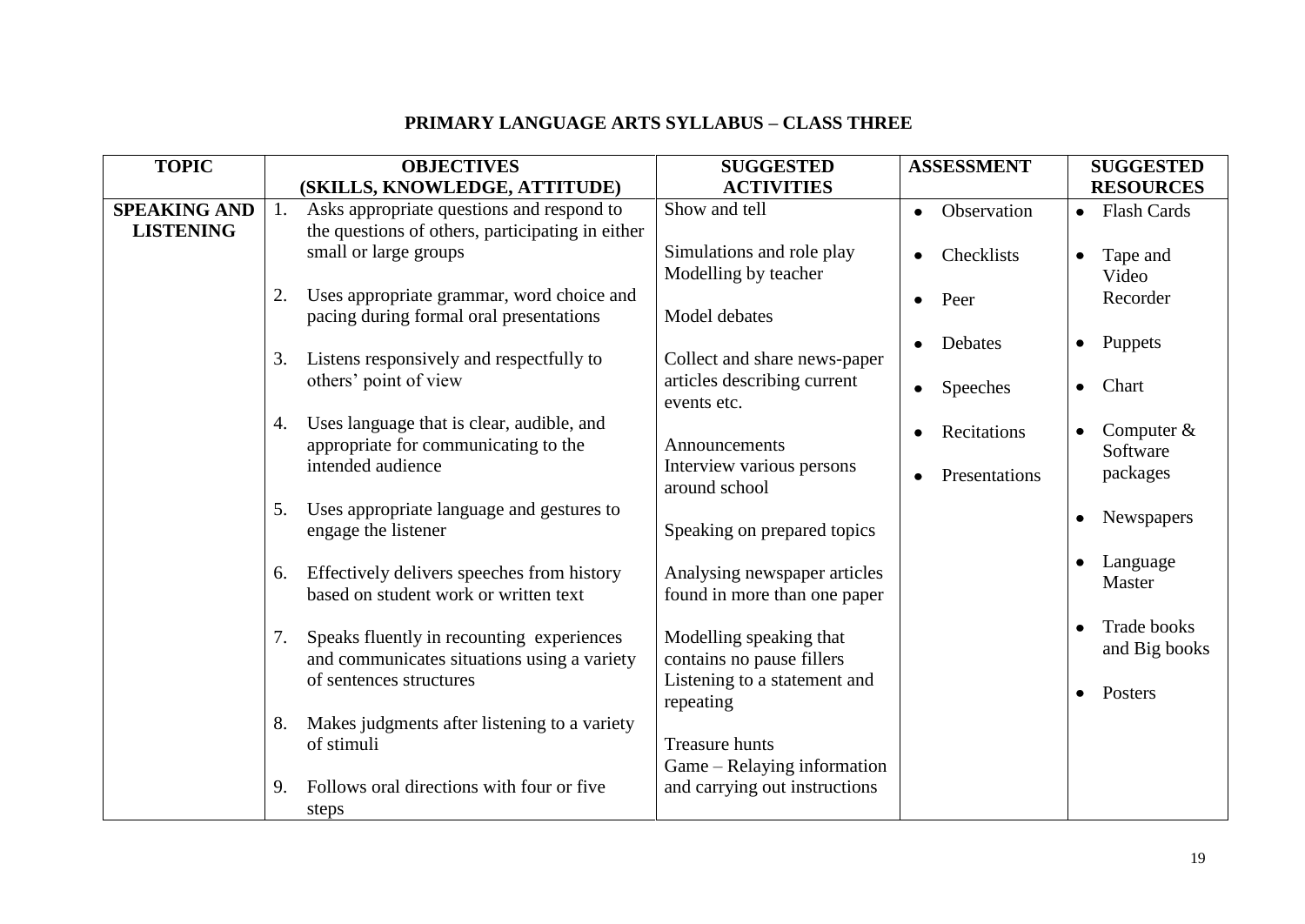| <b>TOPIC</b>        |     | <b>OBJECTIVES</b>                                | <b>SUGGESTED ACTIVITIES</b>                                       | <b>ASSESSMENT</b>        | <b>SUGGESTED</b>             |
|---------------------|-----|--------------------------------------------------|-------------------------------------------------------------------|--------------------------|------------------------------|
|                     |     | (SKILLS, KNOWLEDGE,                              |                                                                   |                          | <b>RESOURCES</b>             |
|                     |     | <b>ATTITUDE</b> )                                |                                                                   |                          |                              |
| <b>SPEAKING AND</b> | 10. | Initiates discussion using sensory               | Advertisements (comparing ads with                                | Observation              | <b>Flash Cards</b>           |
| <b>LISTENING</b>    |     | data                                             | use of descriptive words and graphic                              |                          |                              |
|                     |     |                                                  | illustrations)                                                    | Checklists               | Tape and Video               |
|                     | 11. | Asks appropriate questions to                    |                                                                   |                          | Recorder                     |
|                     |     | gain information and maintain or                 | Advertisements to sell product                                    | Peer assessment          |                              |
|                     |     | clarify understanding, and                       |                                                                   |                          | Puppets                      |
|                     |     | responds to the questions of                     |                                                                   | Debates                  |                              |
|                     |     | others                                           | Given a collection of related                                     |                          | Charts                       |
|                     |     |                                                  | pictures, pupils record on tape a                                 | Speeches                 |                              |
|                     | 12. | Paraphrases and summarizes                       | story based on pictures.                                          |                          | Computer $\&$                |
|                     |     | information of a more detailed                   |                                                                   | Recitations              | Software packages            |
|                     |     | nature shared orally by others.                  |                                                                   |                          |                              |
|                     |     |                                                  | Choral reading (reading of assigned                               | Presentations            | Newspapers                   |
|                     | 13. | Contribute to group discussion.                  | parts)                                                            |                          |                              |
|                     |     |                                                  |                                                                   | <b>Anecdotal Records</b> | Language master              |
|                     |     | 14. Participates in choral speaking              | Making charts using names e.g.                                    |                          | Trade books and Big<br>books |
|                     |     | and recites poems, rhymes, songs<br>and stories. | Johnny Brown (3 syllable/beats)<br>Son and Mom (3 syllable/beats) | Conferencing             | Posters                      |
|                     |     |                                                  | Shine on me (3 syllable/beats)                                    |                          | Advertisements               |
|                     | 15. | Uses more complex sentence                       | Bring me light (3 syllable/beats)                                 |                          | Video and audio              |
|                     |     | structures in oral communication.                | Show my way (3 syllable/beats)                                    |                          | tapes                        |
|                     |     |                                                  |                                                                   |                          |                              |
|                     | 16. | Discusses and orally presents                    | Child relates story read as though                                |                          | Television                   |
|                     |     | plans for solving problems.                      | he/she is a character                                             |                          | Camcorders                   |
|                     |     |                                                  |                                                                   |                          |                              |
|                     |     |                                                  |                                                                   |                          | Resource persons             |
|                     |     |                                                  |                                                                   |                          |                              |
|                     |     |                                                  |                                                                   |                          |                              |
|                     |     |                                                  |                                                                   |                          |                              |
|                     |     |                                                  |                                                                   |                          |                              |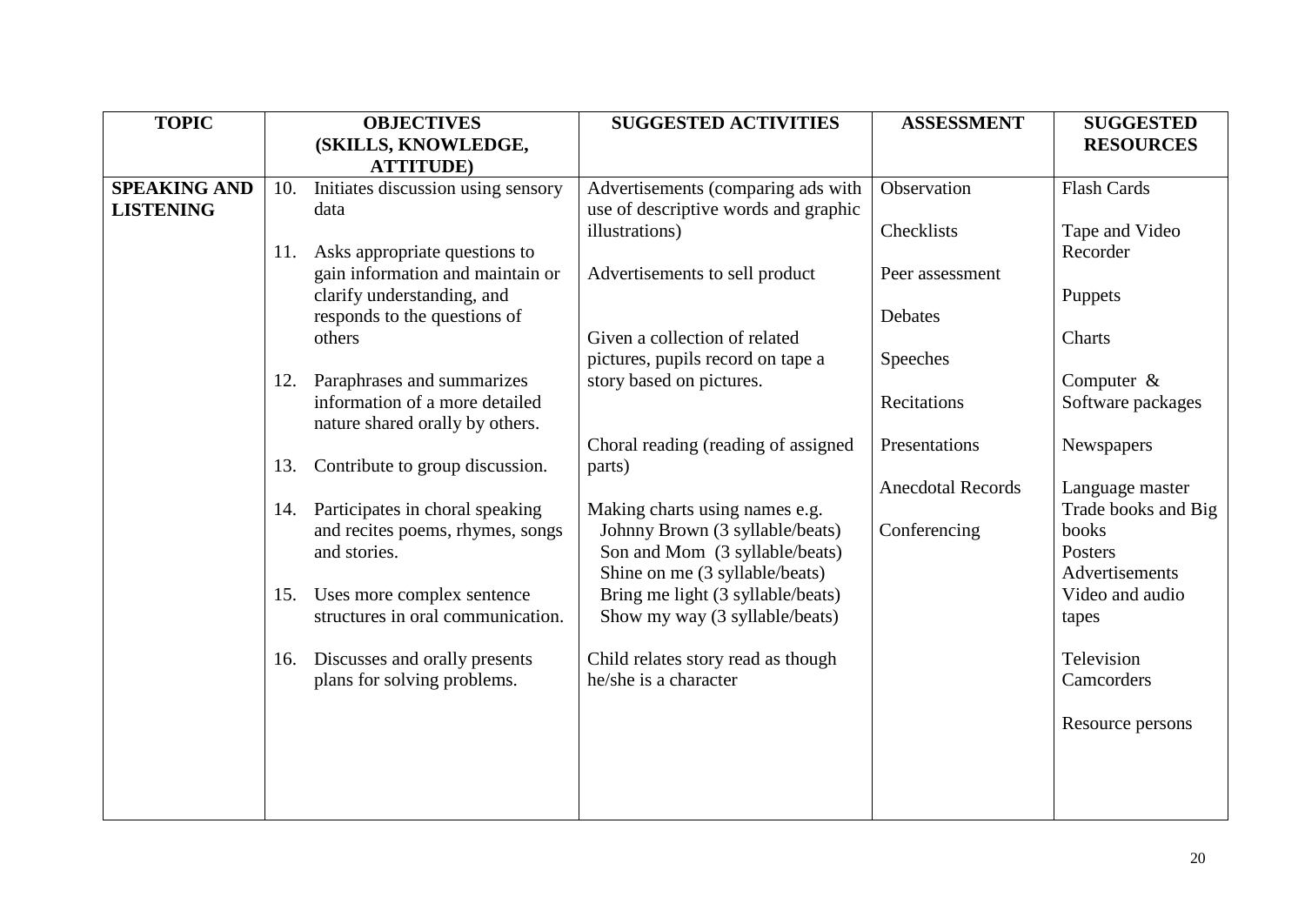| <b>TOPIC</b> |     | <b>OBJECTIVES</b>                       | <b>SUGGESTED ACTIVITIES</b>                     | <b>ASSESSMENT</b> | <b>SUGGESTED</b> |
|--------------|-----|-----------------------------------------|-------------------------------------------------|-------------------|------------------|
|              |     | (SKILLS, KNOWLEDGE, ATTITUDE)           |                                                 |                   | <b>RESOURCES</b> |
|              | 17. | Observes and uses common                | Two children may work together to               |                   |                  |
|              |     | courtesies with appropriate register    | plan a play to demonstrate good                 |                   |                  |
|              |     | and tone.                               | manners. E.g. illustrate ways to                |                   |                  |
|              |     |                                         | disagree in conversation without                |                   |                  |
|              |     |                                         | being discourteous.                             |                   |                  |
|              |     |                                         | Participating in situations which               |                   |                  |
|              |     |                                         | highlight the contrast in language              |                   |                  |
|              |     |                                         | structure between the dialect and               |                   |                  |
|              |     |                                         | <b>Standard English</b>                         |                   |                  |
|              |     |                                         |                                                 |                   |                  |
|              | 18. | Develops and practices the use of eye   | Selection of visitors' committee that           |                   |                  |
|              |     | contact between speaker and listener.   | will greet guests to classroom and              |                   |                  |
|              |     |                                         | explain activities and otherwise act as<br>host |                   |                  |
|              |     |                                         |                                                 |                   |                  |
|              |     | 19. Pays attention to the speaker and   | Role play - class announcer class               |                   |                  |
|              |     | responds appropriately.                 | debates/discussions                             |                   |                  |
|              |     |                                         |                                                 |                   |                  |
|              |     |                                         |                                                 |                   |                  |
|              | 20. | Uses a variety of tones and stresses in | Panel discussion on important current           |                   |                  |
|              |     | expressing ideas orally.                | issues                                          |                   |                  |
|              | 21. | Uses body language and gestures to      | Skits and plays                                 |                   |                  |
|              |     | communicate                             |                                                 |                   |                  |
|              |     |                                         |                                                 |                   |                  |
|              |     |                                         |                                                 |                   |                  |
|              |     |                                         |                                                 |                   |                  |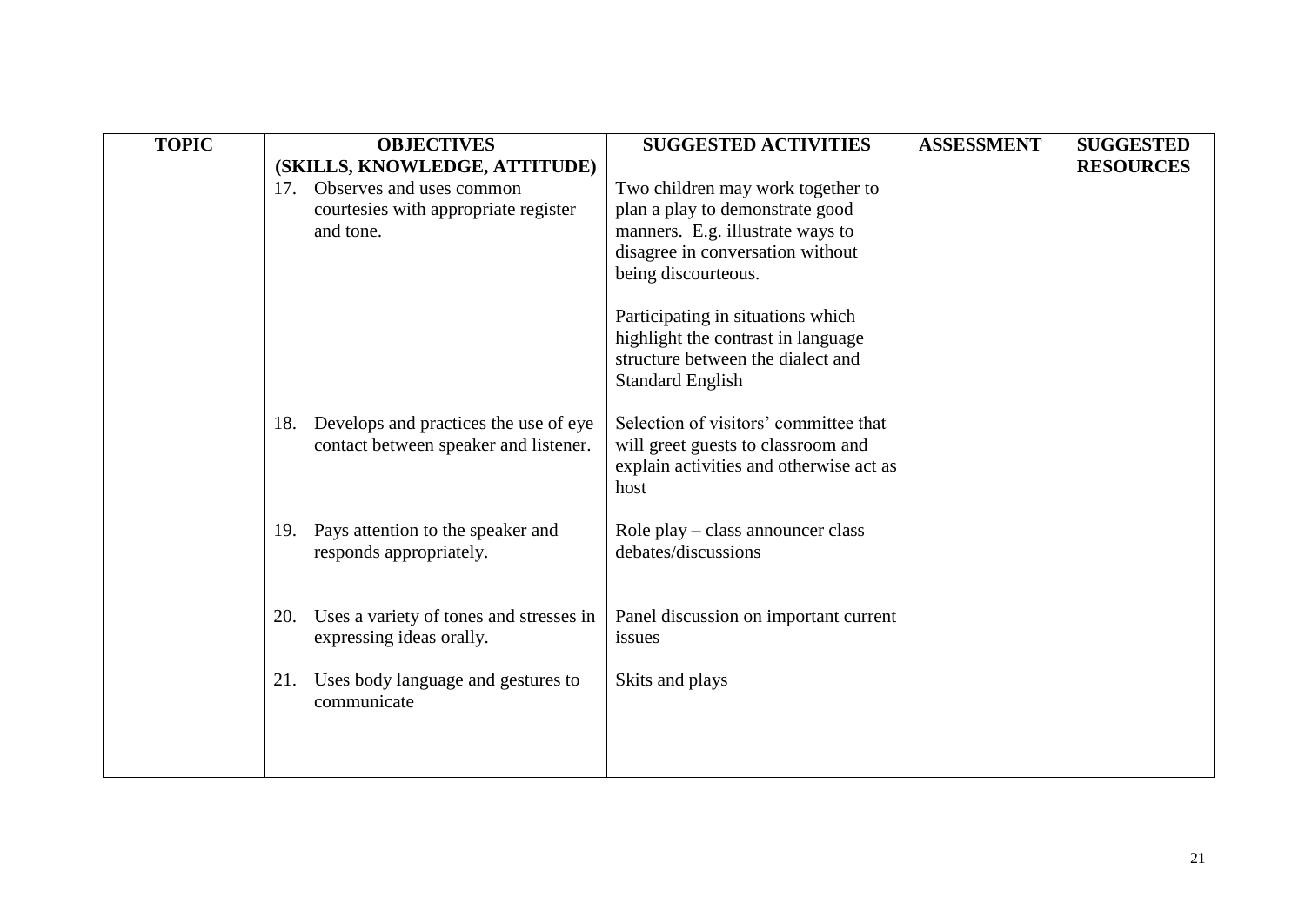| <b>TOPIC</b>                         |    | <b>OBJECTIVES</b><br>(SKILLS, KNOWLEDGE,<br><b>ATTITUDE</b> )          | <b>SUGGESTED ACTIVITIES</b>                                                                                                                                                            | <b>ASSESSMENT</b>                         | <b>SUGGESTED</b><br><b>RESOURCES</b> |
|--------------------------------------|----|------------------------------------------------------------------------|----------------------------------------------------------------------------------------------------------------------------------------------------------------------------------------|-------------------------------------------|--------------------------------------|
| <b>READING:</b><br><b>SKILLS AND</b> | 1. | Easily applies reading strategies<br>such as context clues, rereading, | Sample oral reading by good readers                                                                                                                                                    | Cloze test                                | Text books                           |
| <b>STRATEGIES</b>                    |    | self-correcting, reading with<br>others, predicting, questioning,      | Taped Audio and/o0r Video reading                                                                                                                                                      | Checklists                                | Computer                             |
|                                      |    | clarifying and summarizing                                             | Illustrated bookmark with "this part I                                                                                                                                                 | Informal reading<br>inventory (grade word | Dictionary                           |
|                                      | 2. | Dramatises interpretations of<br>readings                              | like best".                                                                                                                                                                            | list, oral reading<br>passage)            | Newspapers                           |
|                                      | 3. | Collaborates with others to                                            | Character traits - select trait in                                                                                                                                                     | Miscue analysis                           | Magazines                            |
|                                      |    | build text interpretations                                             | particular character and see how<br>character has revealed it.                                                                                                                         | Written exercises                         |                                      |
|                                      |    |                                                                        |                                                                                                                                                                                        |                                           |                                      |
|                                      | 4. | Reads longer and/or more<br>difficult texts                            | <b>Book review</b><br>Character visit - imaginary visit                                                                                                                                |                                           |                                      |
|                                      | 5. | Selects and reads books for<br>recreation                              | from a story character to encourage<br>questions such as: How would the<br>character act? What could we do to<br>make him/her feel comfortable.<br>Would our society seem strange etc. |                                           |                                      |
|                                      |    |                                                                        | Combine the characters. Imagine<br>what would happen if several<br>characters from different stories got<br>together. Describe the meeting                                             |                                           |                                      |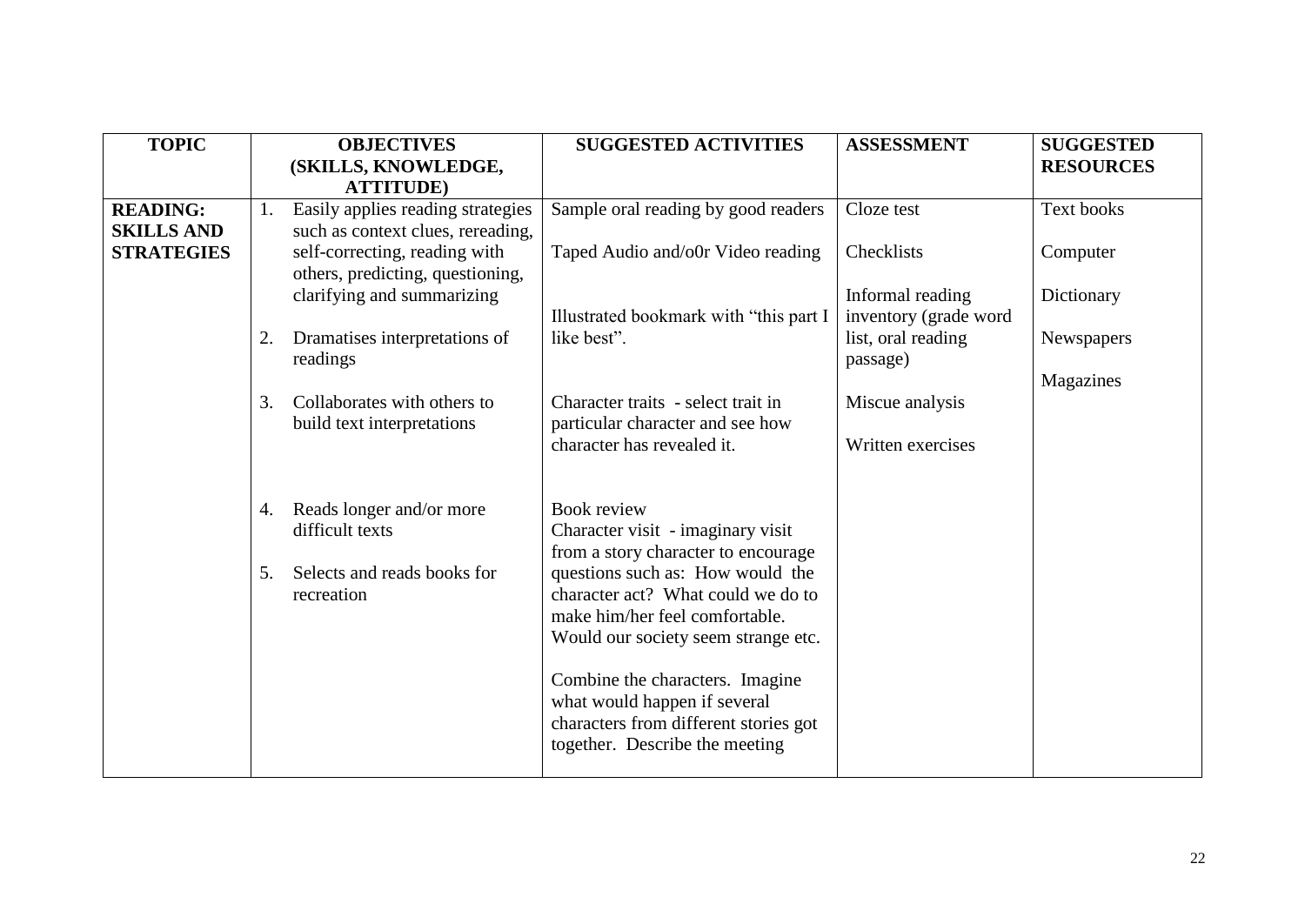| <b>TOPIC</b> |    | OBJCTIVE (SKILLS, KNOWLEDGE,<br><b>ATTITUDE</b> )                                                   | <b>SUGGESTED ACTIVITIES</b>                                                                          | <b>ASSESSMENT</b> | <b>SUGGESTED</b><br><b>RESOURCES</b> |
|--------------|----|-----------------------------------------------------------------------------------------------------|------------------------------------------------------------------------------------------------------|-------------------|--------------------------------------|
|              | 6. | Demonstrates proficiency in reading skills and<br>strategies across the curriculum and continues to | The Climax $-$ find climax of<br>story and list the ways the                                         | Cloze exercises   | Text books                           |
|              |    | develop vocabulary                                                                                  | author built it.                                                                                     | Written exercises | Audio tape<br>recorder               |
|              | 7. | Reads aloud at independent level                                                                    | Change the description<br>Select a descriptive paragraph                                             |                   | <b>VCR</b>                           |
|              | 8. | Uses reading for functional purposes                                                                | and rewrite it using<br>synonyms/antonyms for the<br>descriptive words and phrases.                  |                   |                                      |
|              |    |                                                                                                     | Sample oral reading by good<br>readers                                                               |                   |                                      |
|              |    |                                                                                                     | Taped Audio and/or Video<br>reading                                                                  |                   |                                      |
|              |    |                                                                                                     | Use of selected passages to<br>identify and use words<br>appropriate to class level                  |                   |                                      |
|              |    |                                                                                                     | Use of selected written<br>exercises that teach and<br>reinforce words appropriate to<br>class level |                   |                                      |
|              |    |                                                                                                     | Records of group oral readings                                                                       |                   |                                      |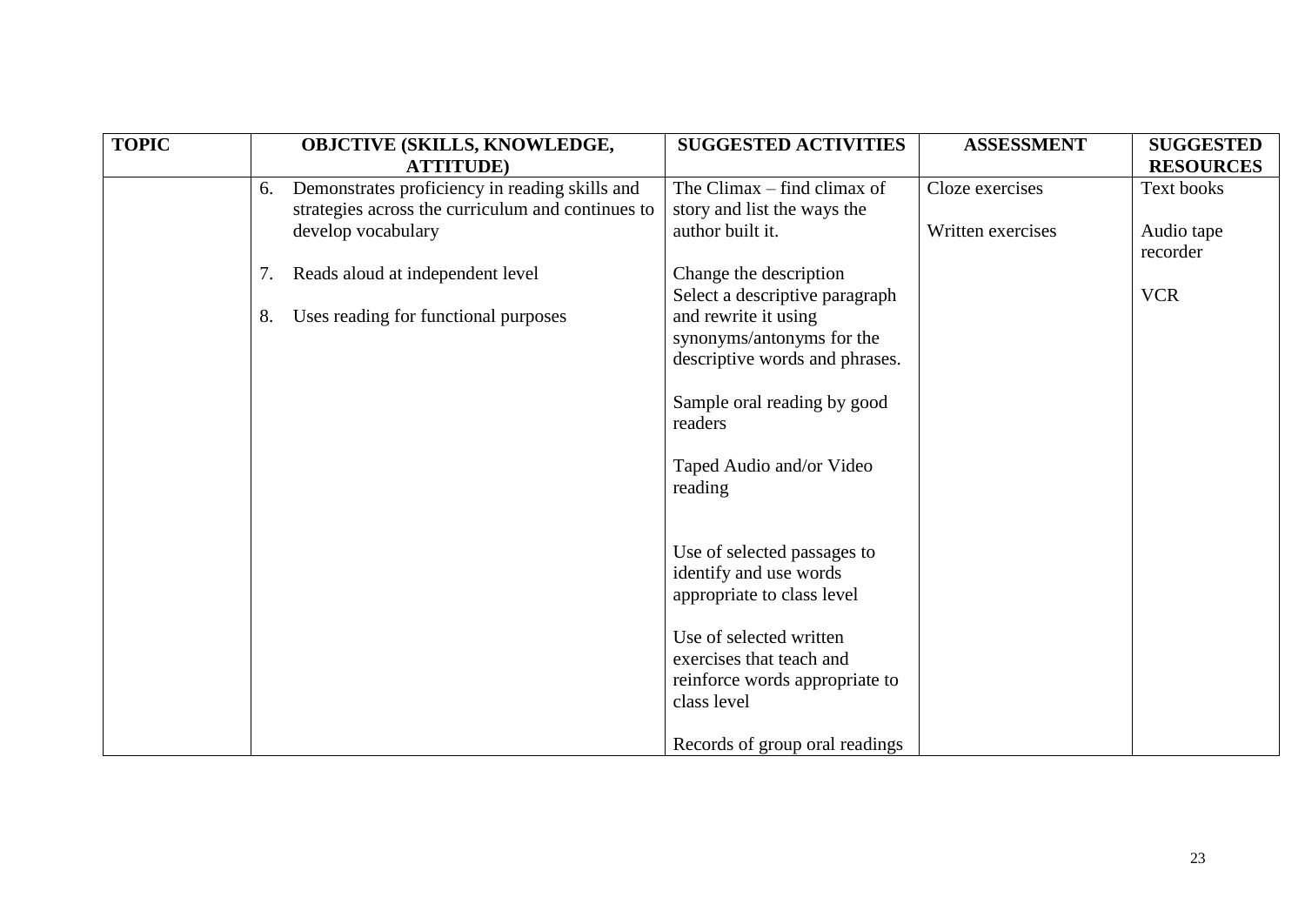| <b>TOPIC</b>      | <b>OBJECTIVES</b>                     | <b>SUGGESTED ACTIVITIES</b>                  | <b>ASSESSMENT</b> | <b>SUGGESTED</b>   |
|-------------------|---------------------------------------|----------------------------------------------|-------------------|--------------------|
|                   | (SKILLS, KNOWLEDGE,                   |                                              |                   | <b>RESOURCES</b>   |
|                   | <b>ATTITUDE</b> )                     |                                              |                   |                    |
| <b>READING</b>    | Reads fiction extensively,            | Character conversations assume notes of      | Book talk         | Tape Recorder      |
| <b>LITERATURE</b> | including self-selected and teacher   | fictional characters and carry on            | presentations     |                    |
|                   | selected traditional and              | conversations with each other                |                   | Audio tapes        |
|                   | contemporary literature from a        |                                              | Checklists        |                    |
|                   | variety of cultures                   |                                              |                   | Language           |
|                   |                                       | File box reviews: Small file box divided     | Observation       | Master             |
|                   | Reads nonfiction extensively,<br>2.   | into genres such as mystery, biography,      |                   |                    |
|                   | including books, newspapers,          | animal stories, etc. after book is finished, | Peer reviews      | <b>Puppets</b>     |
|                   | magazines, textbooks and visual       | 3"x5" card area with its title, author and   |                   |                    |
|                   | media across the curriculum           | some sentences describing story (enough to   | Retelling of      | <b>Text Books</b>  |
|                   |                                       | arouse interest but not enough to spoil      | stories in proper |                    |
|                   | 3. Reads books in depth or book       | story for prospective reader) and a brief    | sequence          | <b>Trade Books</b> |
|                   | equivalents, such as essays, stories, | evaluation                                   |                   |                    |
|                   | groups of poems, articles or          |                                              | Oral/written      | Resource           |
|                   | magazines about one issue or          | Draw venn diagrams to compare book           | exercises after   | Person             |
|                   | subject, or several books by a        | characters                                   | reading           |                    |
|                   | single writer)                        |                                              |                   | Magazines          |
|                   |                                       | Add a chapter (having read, students write   |                   |                    |
|                   | 4. Produces more complex pieces of    | an additional chapter that involves main     |                   | <b>Story Logs</b>  |
|                   | writing based on the literature read  | character in a new episode).                 |                   |                    |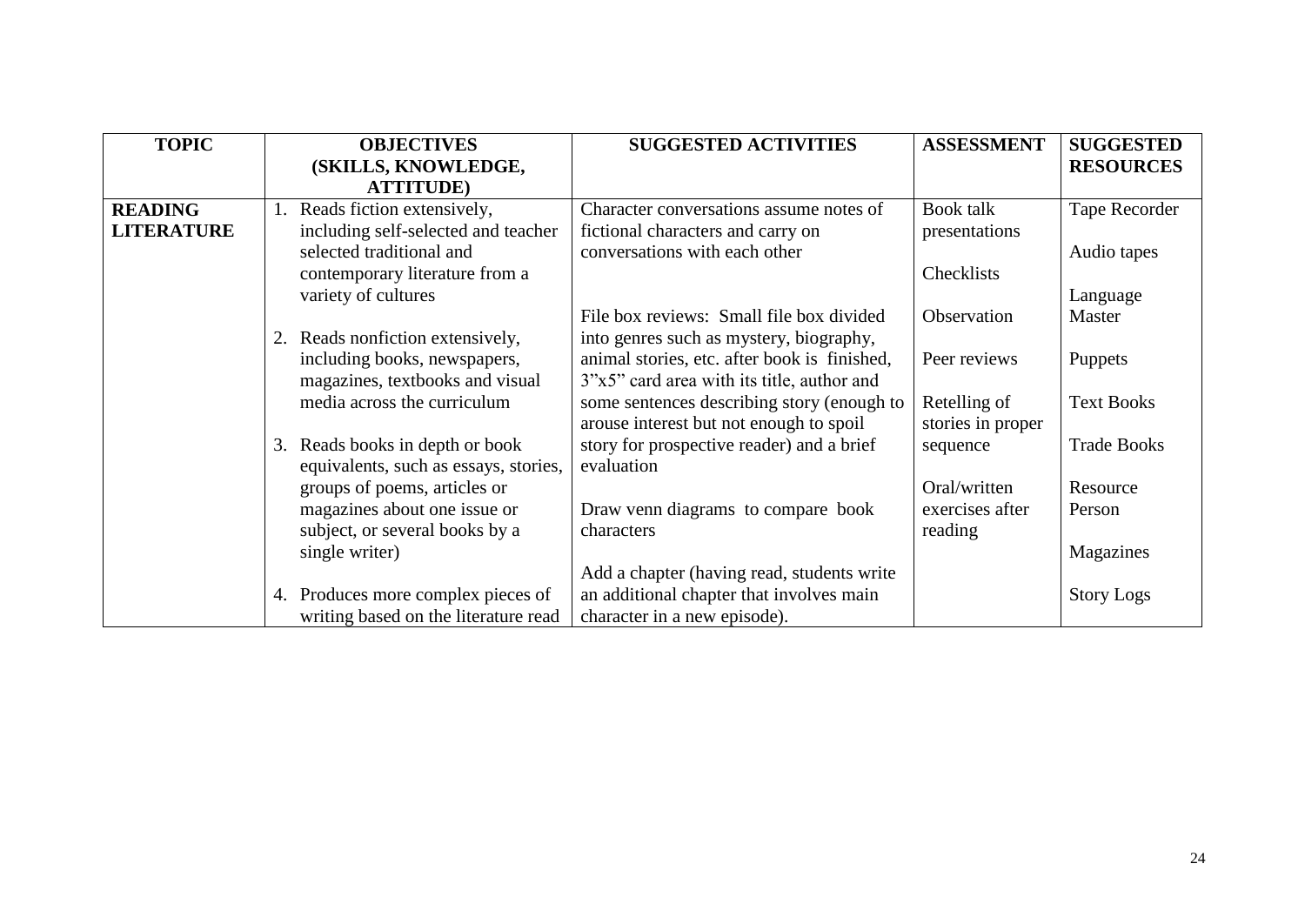| <b>TOPIC</b>         | <b>OBJECTIVES</b>                                                | <b>SUGGESTED ACTIVITIES</b>          | <b>ASSESSMENT</b>   | <b>SUGGESTED</b>   |
|----------------------|------------------------------------------------------------------|--------------------------------------|---------------------|--------------------|
|                      | (SKILLS, KNOWLEDGE,<br><b>ATTITUDE</b> )                         |                                      |                     | <b>RESOURCES</b>   |
| <b>COMPREHENSION</b> | Responds to fiction, including                                   | Storyboards/Storymaps showing the    | Assessment of       | Charts             |
|                      | poetry, novels and drama, using                                  | setting, characters and main events, | students            |                    |
|                      | critical interpretive and evaluative                             | with captions explaining the         |                     | Checklists         |
|                      | process                                                          | drawing.                             | Story maps          | Pictures           |
|                      | Selects favourite authors and<br>2                               | Allow pupils to retell stories       | Peer assessment of  |                    |
|                      | genres                                                           | Allow pupils to retell stories       | students' oral      | Tape Recorder      |
|                      |                                                                  |                                      | presentations       |                    |
|                      | 3. Analyses how structure, for                                   | Book reports or reviews in which     |                     | <b>Textbooks</b>   |
|                      | example, a play or first-person                                  | students analyse rather than just    | Assessment of       |                    |
|                      | narrative, contributes to the                                    | retell stories                       | webs and harts      | Television         |
|                      | understanding of text.                                           |                                      | created by students |                    |
|                      |                                                                  | Oral/Written presentations on        |                     | Video              |
|                      | Compares and contrasts ways<br>4.                                | selected topics level                | Assessment of all   |                    |
|                      | characters solve problems                                        |                                      | oral/written        | <b>Trade Books</b> |
|                      |                                                                  | Identifying main ideas in passages   | presentations       |                    |
|                      | 5. Discusses recurring themes across<br>works in print and media | read or information presented orally |                     |                    |
|                      |                                                                  | Fact/inference - students select     |                     |                    |
|                      | Makes inferences and draws<br>6.                                 | newspaper articles about people.     |                     |                    |
|                      | conclusions about contexts,                                      | Differentiate between factual        |                     |                    |
|                      | events, characters ad settings                                   | statements and inferential ones      |                     |                    |
|                      |                                                                  |                                      |                     |                    |
|                      | Supports plausible interpretations<br>7.                         | Storyboards/Storymaps showing the    |                     |                    |
|                      | with evidence from the text                                      | setting, characters and main events, |                     |                    |
|                      |                                                                  | with captions explaining the drawing |                     |                    |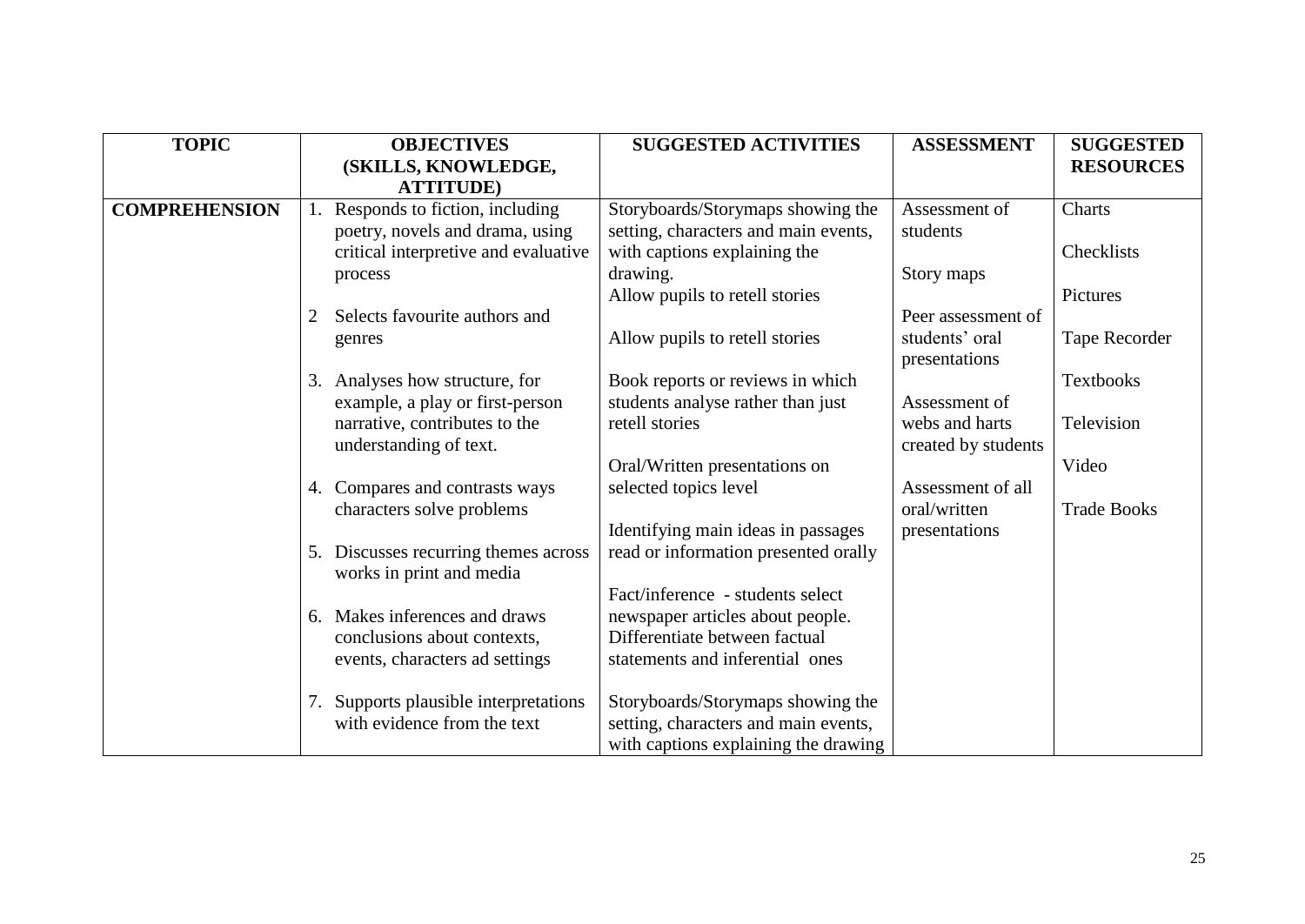| <b>TOPIC</b>         |    | <b>OBJECTIVES</b>                                                | <b>SUGGESTED</b>                    | <b>ASSESSMENT</b>          | <b>SUGGESTED</b>   |
|----------------------|----|------------------------------------------------------------------|-------------------------------------|----------------------------|--------------------|
|                      |    | (SKILLS, KNOWLEDGE, ATTITUDE)                                    | <b>ACTIVITIES</b>                   |                            | <b>RESOURCES</b>   |
| <b>COMPREHENSION</b> | 8. | Reads nonfiction texts and informational                         | Lost and found $-$ write            | Assessment of students     | Charts             |
|                      |    | materials to develop understanding and                           | lost and found                      |                            |                    |
|                      |    | expertise                                                        | advertisements for an               | Storymaps                  | Checklists         |
|                      |    |                                                                  | object in a story                   |                            |                    |
|                      | 9. | Main ideas: After book or passage has                            |                                     | Peer assessment of         | Pictures           |
|                      |    | been read everyone describes the main                            | Book reports or reviews             | students' oral             |                    |
|                      |    | idea. All comments are listed and                                | in which students analyse           | presentation               | Tape Recorder      |
|                      |    | validity of each discussed until a                               | rather than just retell             |                            |                    |
|                      |    | consensus is reached.                                            | stories                             | Assessment of webs and     | <b>Textbooks</b>   |
|                      |    |                                                                  |                                     | charts created by students |                    |
|                      |    | 10. More details: students supply details on                     | Oral/Written                        | Assessment of all          | Television         |
|                      |    | an event, drawing on previous<br>knowledge of character and plot | presentations on selected<br>topics | oral/written               | Video              |
|                      |    | development                                                      |                                     | presentations              |                    |
|                      |    |                                                                  | Storyboards/Storymaps               |                            | <b>Trade Books</b> |
|                      |    | 11. Makes connections to related topics or                       | showing the setting                 |                            |                    |
|                      |    | real-world situations                                            |                                     |                            |                    |
|                      |    |                                                                  |                                     |                            |                    |
|                      |    | 12. Headlines: Writing headlines about                           | Oral/Written                        |                            |                    |
|                      |    | book, passage, poem etc. read to capture                         | presentations on selected           |                            |                    |
|                      |    | essence of events in a few words.                                | topics level                        |                            |                    |
|                      |    |                                                                  |                                     |                            |                    |
|                      |    | 13. List the details: Listing details given                      |                                     |                            |                    |
|                      |    | about character, settings, etc                                   |                                     |                            |                    |
|                      |    |                                                                  |                                     |                            |                    |
|                      |    | 14. Photographing the story. Imagine they                        |                                     |                            |                    |
|                      |    | are photographers assigned to take 3 or 4                        |                                     |                            |                    |
|                      |    | pictures of key points in a particular                           |                                     |                            |                    |
|                      |    | story. Have them write descriptions of                           |                                     |                            |                    |
|                      |    | the pictures they would take.                                    |                                     |                            |                    |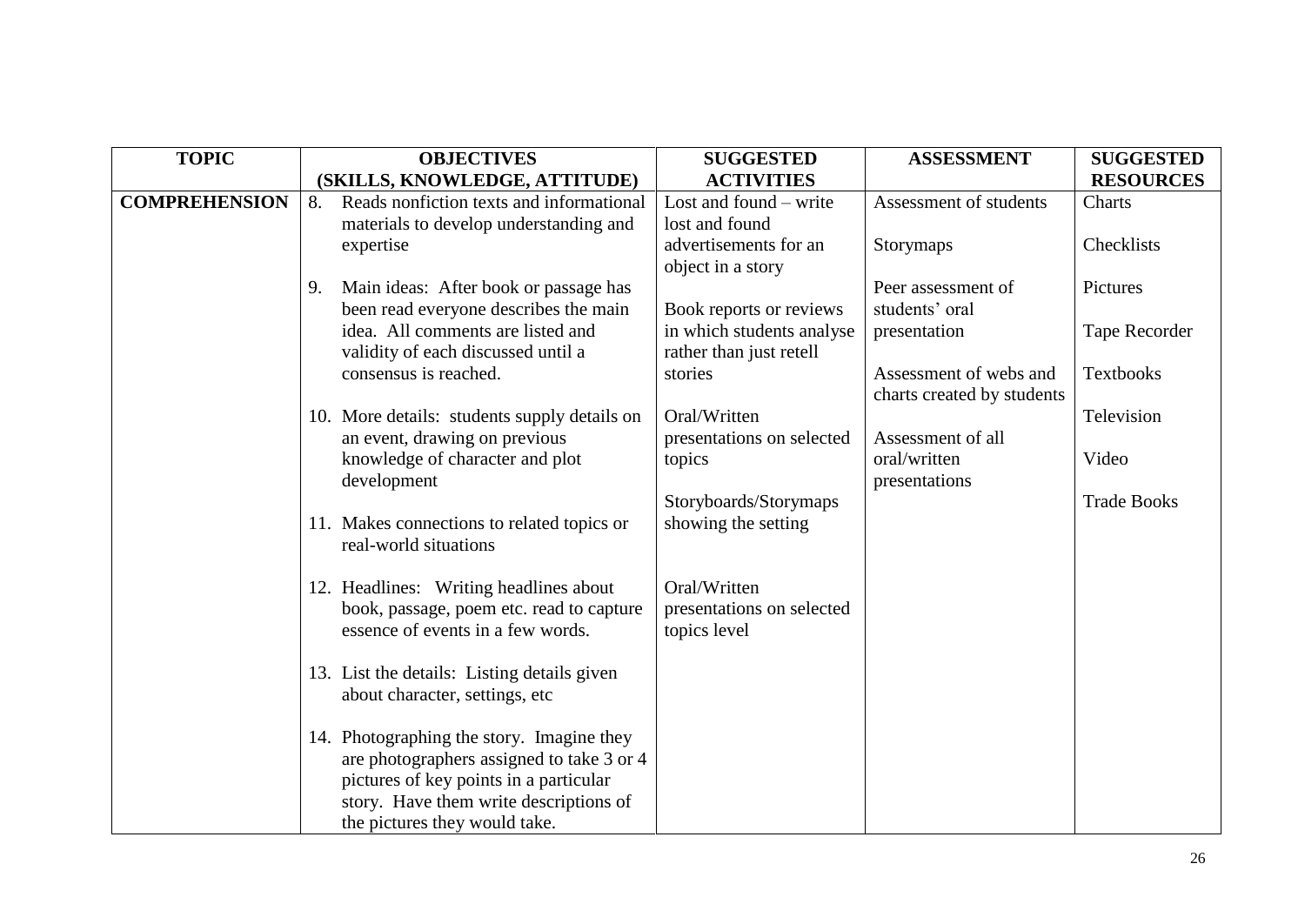| <b>TOPIC</b>   |    | <b>OBJECTIVES</b>                                                                                                   | <b>SUGGESTED</b>                                     | <b>ASSESSMENT</b> | <b>SUGGESTED</b>        |
|----------------|----|---------------------------------------------------------------------------------------------------------------------|------------------------------------------------------|-------------------|-------------------------|
|                |    | (SKILLS, KNOWLEDGE, ATTITUDE)                                                                                       | <b>ACTIVITIES</b>                                    |                   | <b>RESOURCES</b>        |
| <b>WRITING</b> |    | Prepare collection of material to spark children's ideas                                                            | Field trips to stimulate                             |                   |                         |
| <b>PROCESS</b> |    | e.g. comic cartoons, photo-graphs, newspaper stories                                                                | thoughts and ideas                                   | Self assessment   | Tape Recorder           |
|                |    |                                                                                                                     |                                                      |                   |                         |
|                |    | 2. Manipulating and rearranging words and phrases to                                                                | Pupils use checklists and                            | Peer assessment   | Journals                |
|                |    | stimulate imagination                                                                                               | language guides to proof read                        |                   |                         |
|                |    |                                                                                                                     | work                                                 | Presentations     | Magazines               |
|                |    | 3. Collection of particularly good similes, metaphors and                                                           |                                                      |                   |                         |
|                |    | books or images in booklets to use during revision.                                                                 | Writing of final drafts using                        | Checklists        | Newspaper               |
|                |    |                                                                                                                     | suggestions given during                             |                   |                         |
|                |    |                                                                                                                     | conferences                                          | Assessment of     | Sequential maps         |
|                |    | 4. Proof read their own writing or the writing of others,                                                           |                                                      | finished product  |                         |
|                |    | using dictionaries and other resources.                                                                             | Paragraph contains errors in                         |                   | Rubrics                 |
|                |    |                                                                                                                     | spelling, capitalisation and ob                      |                   | Checklists              |
|                |    | 5. Prepared scripts containing simple sentences with verbs<br>or verb phrases underlined. Finding of more colourful | punctuation for pupils to<br>proof read and correct. |                   |                         |
|                |    | words to substitute underlined portion. E.g. He bit                                                                 | Poorly organized paragraphs                          |                   | <b>Resource Persons</b> |
|                |    | into the apple. Prepare bulletin board on editing.                                                                  | to be reorganised in correct                         |                   |                         |
|                |    |                                                                                                                     | order                                                |                   |                         |
|                |    | 6. Peer edits                                                                                                       |                                                      |                   |                         |
|                |    |                                                                                                                     |                                                      |                   |                         |
|                | 7. | Keeping in mind, abilities of class, prepare list of their                                                          |                                                      |                   |                         |
|                |    | needs in order of importance for bulletin board. Through                                                            |                                                      |                   |                         |
|                |    | class discussion, encourage children to establish realistic                                                         |                                                      |                   |                         |
|                |    | criteria. Contract with each child for improvement and of                                                           |                                                      |                   |                         |
|                |    | a weakness. Proof reads for appropriate grammar, spelling                                                           |                                                      |                   |                         |
|                |    | and structure                                                                                                       |                                                      |                   |                         |
|                |    |                                                                                                                     |                                                      |                   |                         |
|                |    | 8. Revises drafts based on feedback to further develop                                                              |                                                      |                   |                         |
|                |    | writing                                                                                                             |                                                      |                   |                         |
|                |    |                                                                                                                     |                                                      |                   |                         |
|                |    |                                                                                                                     |                                                      |                   |                         |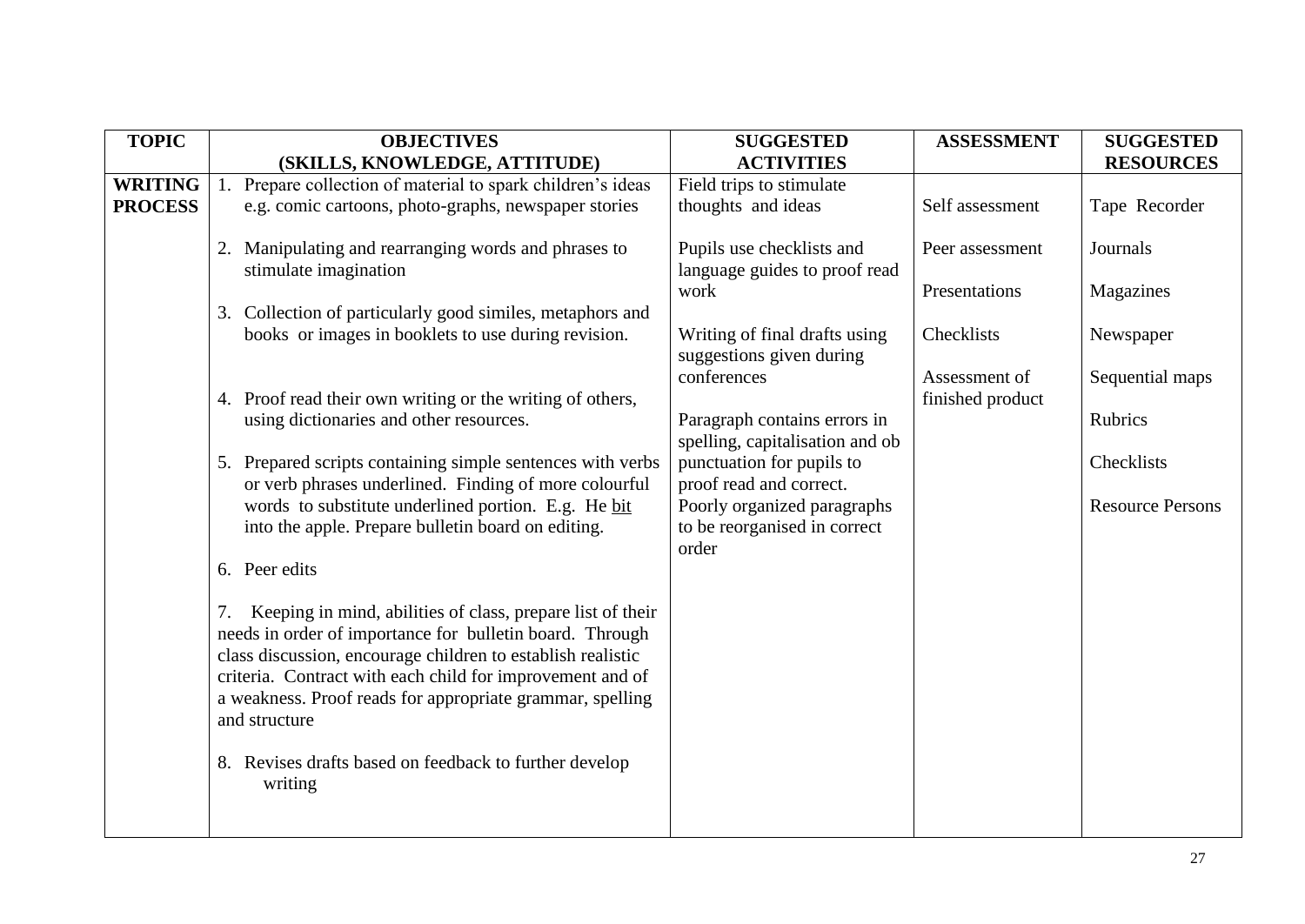| <b>TOPIC</b>         | <b>OBJECTIVES</b>                     | <b>SUGGESTED ACTIVITIES</b>      | <b>ASSESSMENT</b>      | <b>SUGGESTED</b>         |
|----------------------|---------------------------------------|----------------------------------|------------------------|--------------------------|
|                      | (SKILLS, KNOWLEDGE,                   |                                  |                        | <b>RESOURCES</b>         |
|                      | <b>ATTITUDE</b> )                     |                                  |                        |                          |
| <b>WRITING</b>       | 1. Write to inform the reader e.g.    | Use of pictures and other        | Oral and written       | Picture books            |
| <b>COMMUNICATION</b> | creating reports or narrative         | stimulus material relating to    | reports on tours/trips |                          |
|                      | procedures                            | children's background            |                        | Resource                 |
|                      |                                       | experiences for oral and written | Discussions and        | Persons                  |
|                      | 2. Provide an analysis of the subject | responses                        | debates                |                          |
|                      |                                       |                                  |                        | Text books               |
|                      | 3. Provide information from a variety | Use of organizational charts     | Skits and dialogues    |                          |
|                      | of sources to develop the subject in  |                                  | composes my children   | <b>Educational</b> tours |
|                      | some depth                            | Imported tasks – Pupils trace    |                        |                          |
|                      |                                       | journey of imported object       |                        | Sample stories           |
|                      | 4. Provide some inferences or         |                                  |                        | and                      |
|                      | evaluation of the information         | Imported Tales – publics take    |                        | autobiographic           |
|                      |                                       | journey of an imported object    |                        |                          |
|                      | 5. Include visuals or graphs a s      |                                  |                        |                          |
|                      | appropriate to support the text       |                                  |                        |                          |
|                      |                                       |                                  |                        |                          |
|                      | Include visuals or graphs as<br>6.    |                                  |                        |                          |
|                      | appropriate to support the text       |                                  |                        |                          |
|                      |                                       |                                  |                        |                          |
|                      | 7. Write to persuade, e.g. create     |                                  |                        |                          |
|                      | point-of-view pieces or responses     |                                  |                        |                          |
|                      | to literary works                     |                                  |                        |                          |
|                      |                                       |                                  |                        |                          |
|                      | 8. Promote a thoughtful judgement     |                                  |                        |                          |
|                      | that is interpretative, analytical,   |                                  |                        |                          |
|                      | evaluative, or reflective             |                                  |                        |                          |
|                      |                                       |                                  |                        |                          |
|                      |                                       |                                  |                        |                          |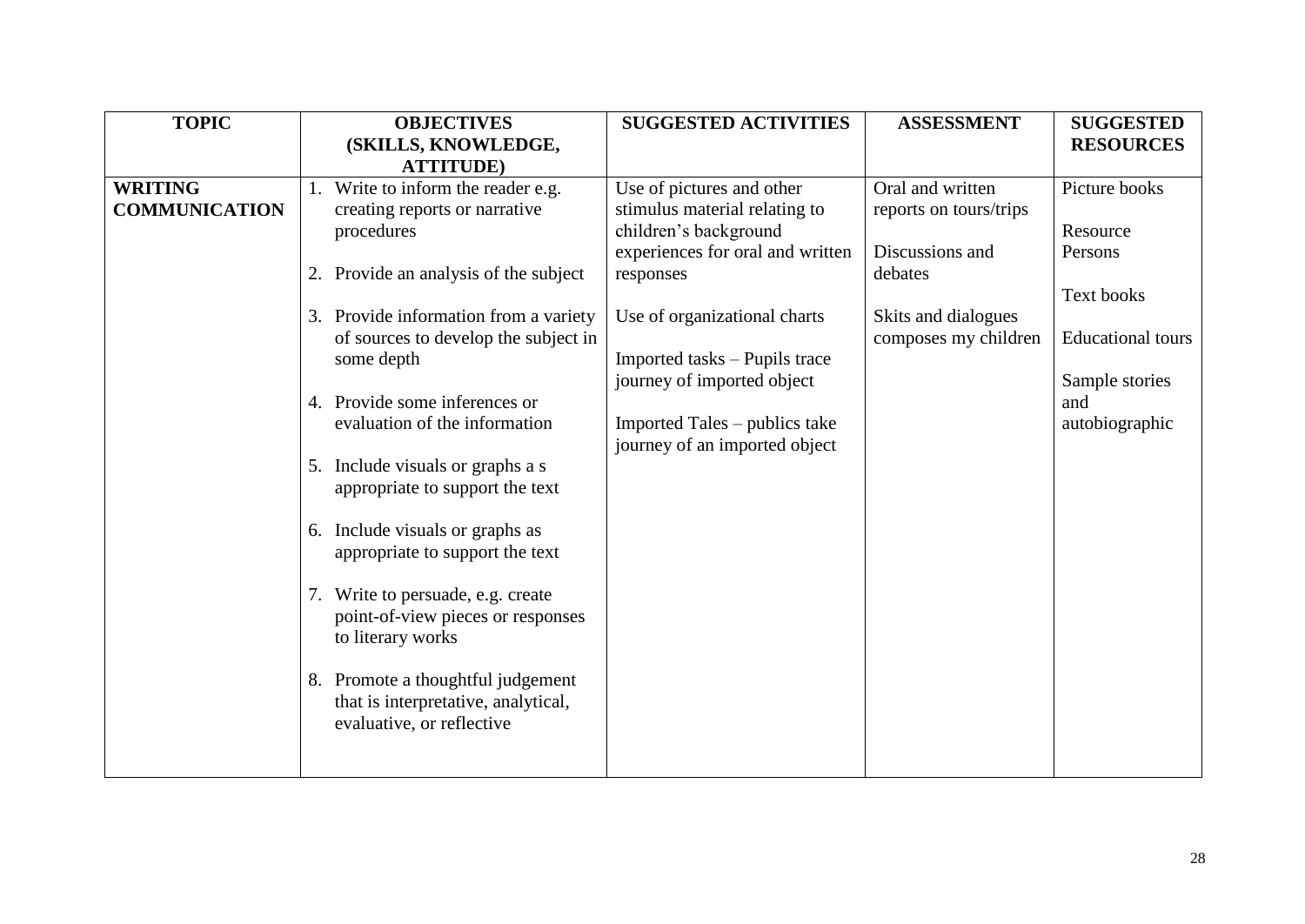| <b>TOPIC</b>        | <b>OBJECTIVES</b>                               | <b>SUGGESTED</b>           | <b>ASSESSMENT</b>      | <b>SUGGESTED</b>         |
|---------------------|-------------------------------------------------|----------------------------|------------------------|--------------------------|
|                     | (SKILLS, KNOWLEDGE, ATTITUDE)                   | <b>ACTIVITIES</b>          |                        | <b>RESOURCES</b>         |
| <b>WRITING</b>      | 9.<br>Supports the judgment through multiple    | Use of pictures and other  | Oral and written       | Picture books            |
| <b>COMMNICATION</b> | references to text, other works, works          | stimulus materials related | reports on tours/trips |                          |
|                     | from other authors, non-print media, or         | to children's background   |                        | <b>Resource Persons</b>  |
|                     | personal knowledge                              | experiences for oral and   | Discussions and        |                          |
|                     |                                                 | written responses          | debates                | Text books               |
|                     | 10. Demonstrate increasing understanding of     |                            |                        |                          |
|                     | the literary work                               | Use of organizational      | Skits and dialogues    | <b>Educational</b> tours |
|                     |                                                 | charts                     | composes my children   |                          |
|                     | 11. Writes for self-expression or to entertain  |                            |                        | Sample stories and       |
|                     | by creating poems, fictional narratives,        | Brainstorming, then        | Journals               | autobiographies          |
|                     | and autobiographical accounts                   | categorizing ideas         |                        |                          |
|                     |                                                 |                            | Dairies                | Encyclopedia             |
|                     | 12. Uses literary elements such as establishing | Create posters to          |                        |                          |
|                     | a situation, plot, point o view, setting,       | communicate specific       | Observation            | Use internet             |
|                     | conflict and characters with increasing         | information                |                        |                          |
|                     | facility and detail                             | Write stories that are     | Checklists             | Text books               |
|                     | 13. Uses dialogue with increasing skill         | tightly organized with     | Portfolios             | <b>Book Logs</b>         |
|                     |                                                 | identifiable beginning,    |                        |                          |
|                     | 14. Uses a variety of literary techniques, such | middle and end             | Peer critique          | Journals                 |
|                     | as suspense, dialogue, episodes and flash       |                            |                        |                          |
|                     | back. Use literary elements, such as            | Writing of e-mail          | Assessment of          | Newspaper                |
|                     | creating a situation, plot, point of view,      | material to electronic     | students written work  |                          |
|                     | setting, conflict and characters, with          | pals, items to newspapers  |                        | Magazines                |
|                     | increasing facility and detail                  | etc.                       |                        |                          |
|                     |                                                 |                            |                        | Periodicals              |
|                     | 15. Writes to tell a story (fictional or        |                            |                        |                          |
|                     | autobiographical)                               |                            |                        | Computer with e-         |
|                     |                                                 |                            |                        | mail access              |
|                     | 16 Explore ideas and/or observations            |                            |                        |                          |
|                     |                                                 |                            |                        |                          |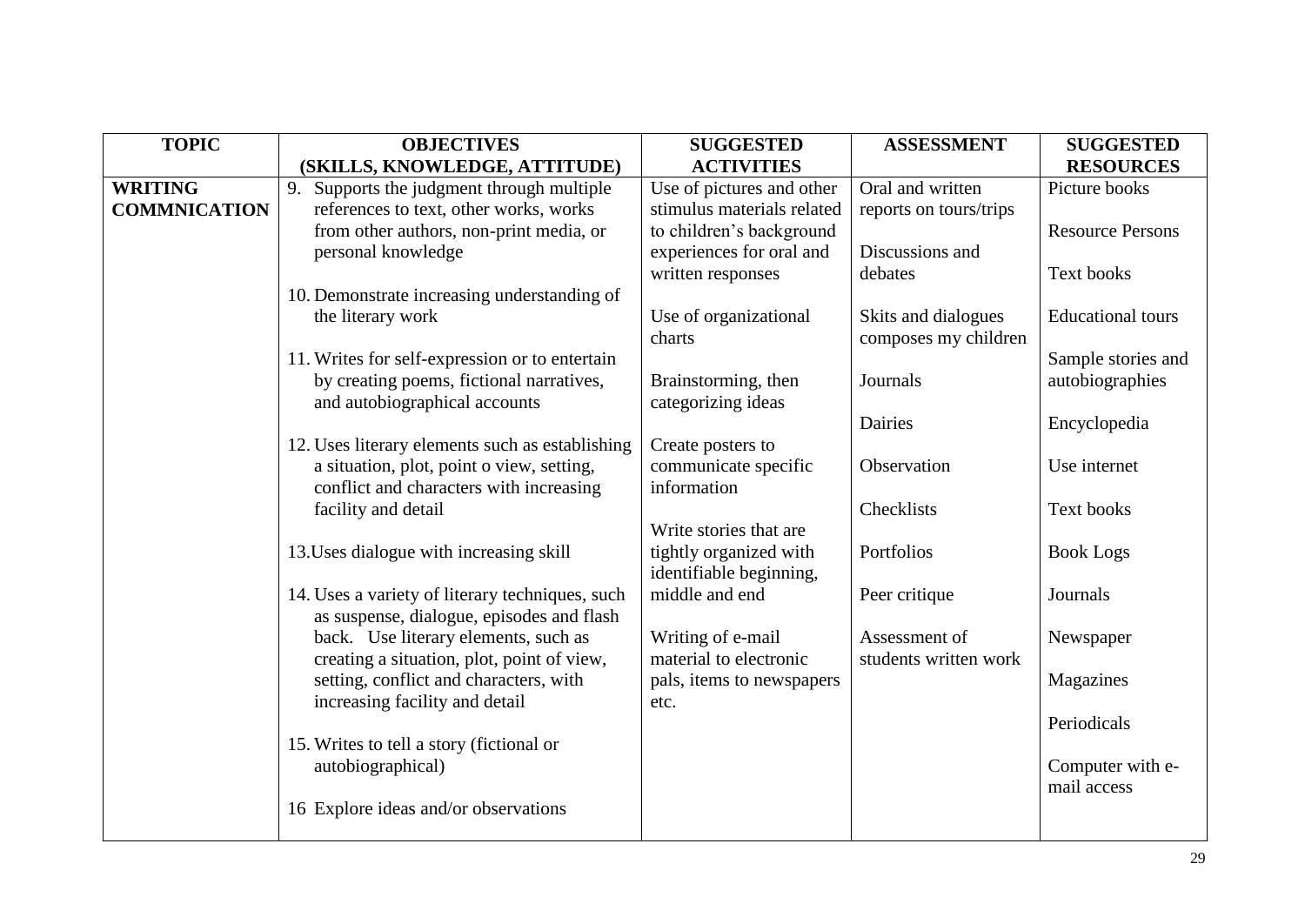| <b>TOPIC</b>         | <b>OBJECTIVES</b>                                                               | <b>SUGGESTED ACTIVITIES</b>                                               | <b>ASSESSMENT</b> | <b>SUGGESTED</b>               |
|----------------------|---------------------------------------------------------------------------------|---------------------------------------------------------------------------|-------------------|--------------------------------|
|                      | (SKILLS, KNOWLEDGE, ATTITUDE)                                                   |                                                                           |                   | <b>RESOURCES</b>               |
| <b>WRITING</b>       | 17. Maintains a consistent focus                                                | Brainstorming, then categorizing                                          | Journals          | Encyclopedia                   |
| <b>COMMUNICATION</b> |                                                                                 | ideas                                                                     |                   |                                |
|                      | 18. Orient the reader and use relevant and                                      |                                                                           | <b>Diaries</b>    | Use internet                   |
|                      | well chosen detail to elaborate on ideas                                        | Create posters to communicate                                             |                   | Text books                     |
|                      |                                                                                 | specific information                                                      | Observation       |                                |
|                      |                                                                                 |                                                                           |                   | <b>Book Logs</b>               |
|                      | 19. Exhibits clear thinking                                                     | Write stories, skits and plays after<br>reading stories or about everyday | Checklists        | Journals                       |
|                      | 20. Analyses ideas by looking at them from<br>more than one angle and/or moving | experiences                                                               | Portfolios        | Newspaper                      |
|                      | through successively deeper layers of                                           | Write stories that are tightly                                            | Peer critique     | Magazines                      |
|                      | meaning                                                                         | organised with identifiable<br>beginning, middle and end.                 | Assessment of     | Periodicals                    |
|                      | 21. Writes to persuade the reader, e.g.                                         |                                                                           | students written  |                                |
|                      | creating point-of-view pieces or                                                | Writing of e-mail material to                                             | work              | Computer with e-mail<br>access |
|                      | responses to literary works                                                     | electronic pals, items to newspaper                                       |                   |                                |
|                      |                                                                                 | etc.                                                                      |                   |                                |
|                      | 22. Provides supporting evidence through a                                      |                                                                           |                   |                                |
|                      | variety of strategies, such as reference                                        |                                                                           |                   |                                |
|                      | to a text or personal knowledge                                                 |                                                                           |                   |                                |
|                      | 20. Anticipates the reader's concern or<br>counter arguments                    |                                                                           |                   |                                |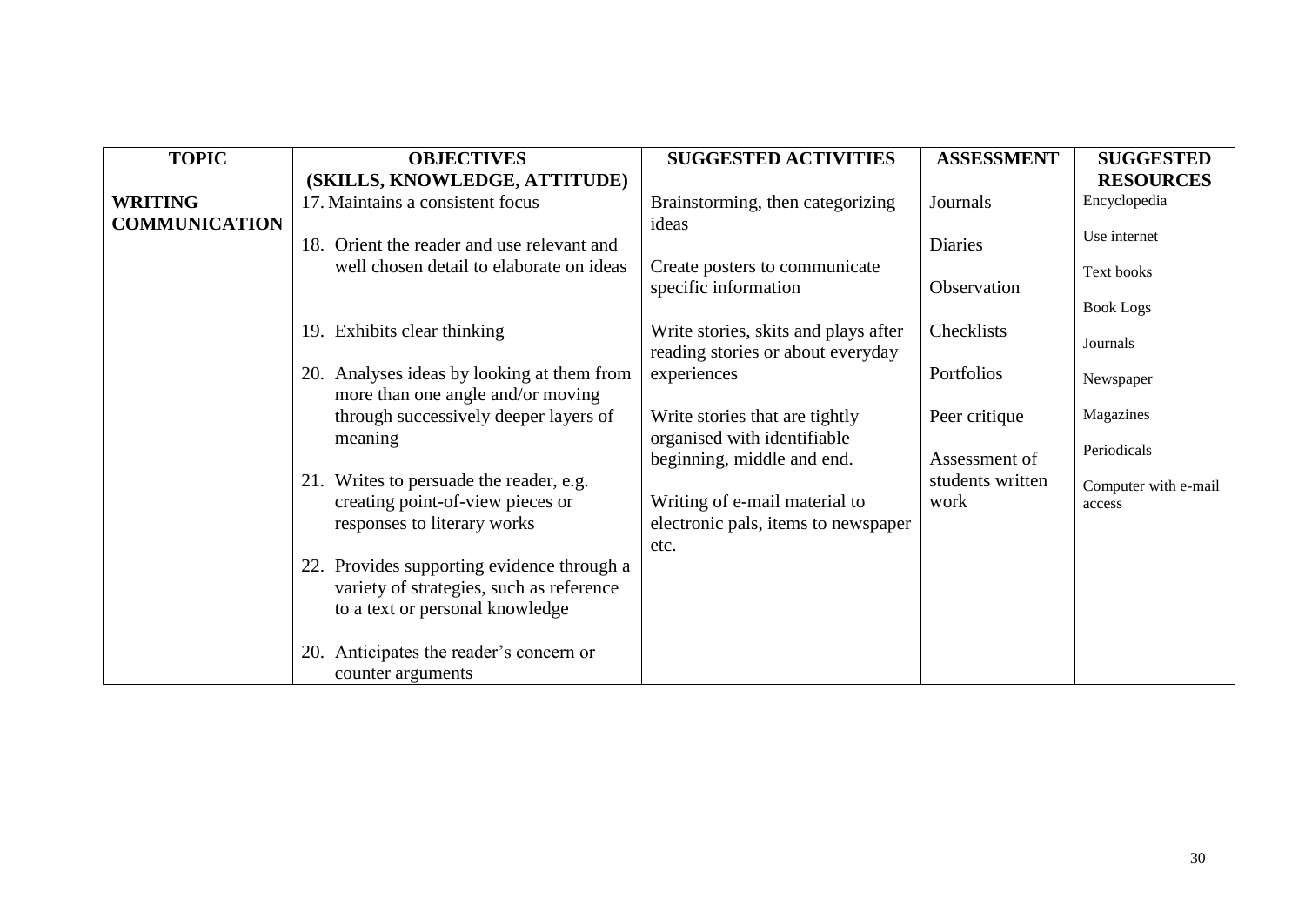| <b>TOPIC</b>       |    | <b>OBJECTIVES</b>                            |                           | <b>SUGGESTED ACTIVITIES</b>      | <b>ASSESSMENT</b> | <b>SUGGESTED</b> |
|--------------------|----|----------------------------------------------|---------------------------|----------------------------------|-------------------|------------------|
|                    |    | (SKILLS, KNOWLEDGE, ATTITUDE)                |                           |                                  |                   | <b>RESOURCES</b> |
| <b>WRITING</b>     | 1. | Manages the conventions of written           |                           | Real versus fanciful language -  |                   |                  |
| <b>CONVENTIONS</b> |    | language so that they aid rather than        |                           | keeping an ongoing chart of real |                   |                  |
|                    |    | interfere with reading                       |                           | and fanciful language (use of    |                   |                  |
|                    |    |                                              | pictures to add interest) |                                  |                   |                  |
|                    | 2. | Uses a variety of sentence structures to     |                           |                                  |                   |                  |
|                    |    | make their writing effective and interesting | <b>Real</b>               | <b>Fanciful</b>                  |                   |                  |
|                    |    |                                              | Boy                       | Elf                              |                   |                  |
|                    | 3. | Uses paragraph development, placement of     | Horse                     | Unicorn                          |                   |                  |
|                    |    | text and text structure to hold the reader's | Girl                      | Fairy                            |                   |                  |
|                    |    | attention and to facilitate understanding    |                           |                                  |                   |                  |
|                    |    |                                              |                           |                                  |                   |                  |
|                    | 4. | Uses conventional spelling by referring to   |                           |                                  |                   |                  |
|                    |    | dictionary or other resources when           |                           |                                  |                   |                  |
|                    |    | necessary for less common or troublesome     |                           |                                  |                   |                  |
|                    |    | words                                        |                           |                                  |                   |                  |
|                    |    |                                              |                           |                                  |                   |                  |
|                    | 5. | Uses peer editing, reading and listening to  |                           |                                  |                   |                  |
|                    |    | each other's work to suggest ways t make     |                           |                                  |                   |                  |
|                    |    | improvement                                  |                           |                                  |                   |                  |
|                    |    |                                              |                           |                                  |                   |                  |
|                    | 6. | Uses correct punctuation at the end of       |                           |                                  |                   |                  |
|                    |    | sentences                                    |                           |                                  |                   |                  |
|                    |    |                                              |                           |                                  |                   |                  |
|                    | 7. | Uses commas correctly in greetings and       |                           |                                  |                   |                  |
|                    |    | dates and words in a series                  |                           |                                  |                   |                  |
|                    |    |                                              |                           |                                  |                   |                  |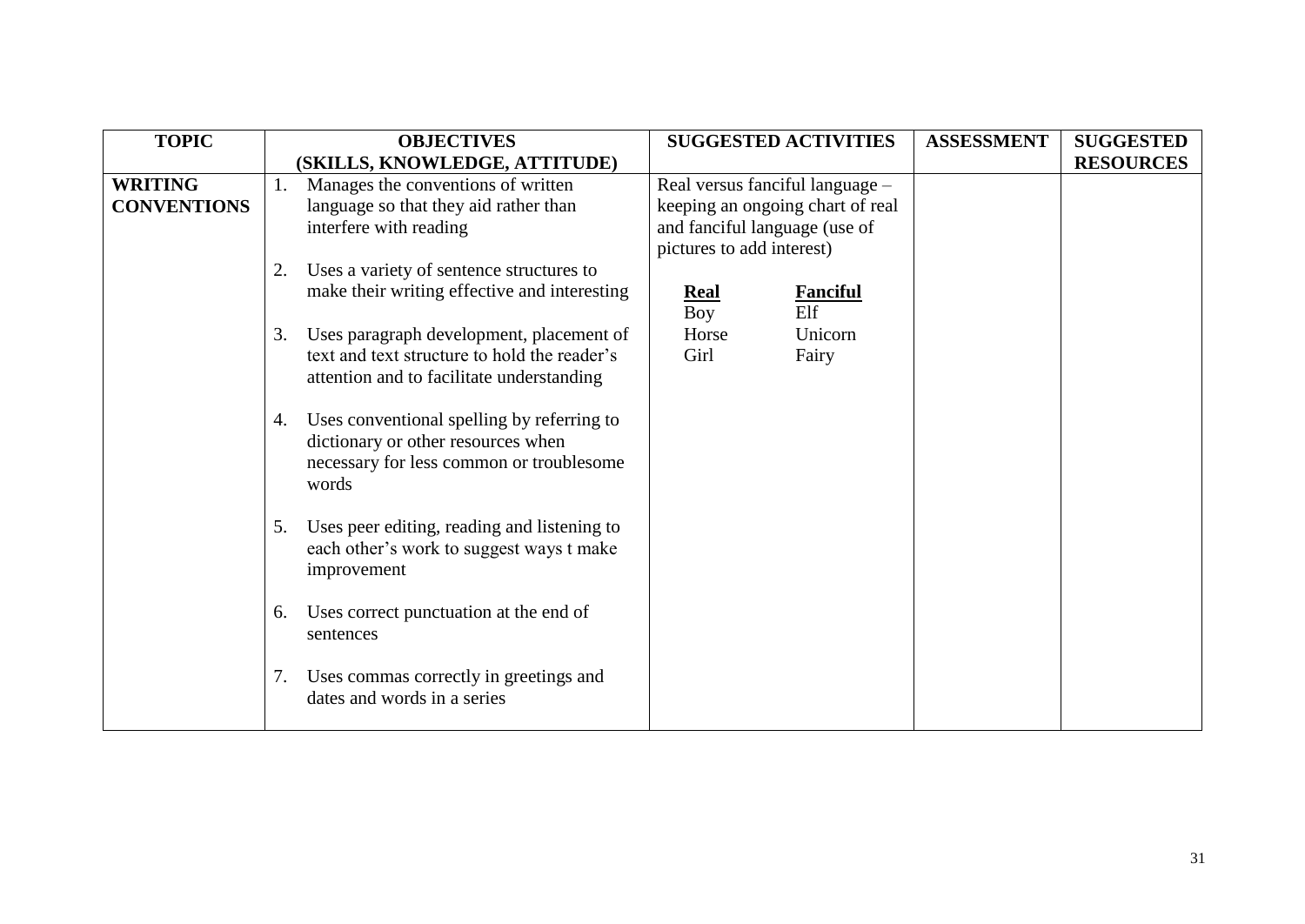| <b>TOPIC</b>       | <b>OBJECTIVES</b>                                  | <b>SUGGESTED</b>                                  | <b>ASSESSMENT</b>  | <b>SUGGESTED</b>   |
|--------------------|----------------------------------------------------|---------------------------------------------------|--------------------|--------------------|
|                    | (SKILLS, KNOWLEDGE, ATTITUDE)                      | <b>ACTIVITIES</b>                                 |                    | <b>RESOURCES</b>   |
| <b>WRITING</b>     | 8.<br>Uses complete sentences                      | Exercises involving the use                       | Oral and written   | Text books         |
| <b>CONVENTIONS</b> |                                                    | of synonyms                                       | exercises          |                    |
|                    | Extends sentences using adjectives and<br>9.       |                                                   |                    | Reference Book     |
|                    | adverbs                                            | Exercises involving the use                       | Journals           |                    |
|                    |                                                    | of end punctuation                                |                    | <b>Board Games</b> |
|                    | 10. Uses simple tenses                             |                                                   | Reports            |                    |
|                    |                                                    | Scenarios and role play                           |                    | Computer           |
|                    | 11. Uses the present continuous tense              | involving everyday                                | Portfolios         |                    |
|                    |                                                    | activities                                        |                    | Interactive games  |
|                    | 12. Uses manuscript or cursive writing             |                                                   | Assessment of      |                    |
|                    | appropriately                                      | Exercises involving the use                       | students written   | <b>Stories</b>     |
|                    |                                                    | of question marks                                 | work               |                    |
|                    | 13. Leaves margins as required                     |                                                   |                    | Tape recorder      |
|                    |                                                    | Oral and written exercises                        | Dictation exercise |                    |
|                    | 14. Writes neatly and legibly using correct style, | involving the formation of                        |                    | Newspaper          |
|                    | spacing and slant                                  | plurals                                           |                    |                    |
|                    |                                                    |                                                   |                    | Magazine           |
|                    | 15. Identifies nouns as words that name people,    | Dictation exercise                                |                    |                    |
|                    | places and things                                  |                                                   |                    |                    |
|                    |                                                    | Exercises involving the use                       |                    |                    |
|                    | 16. Uses connecting words to link simple           | of cue cards                                      |                    |                    |
|                    | sentences                                          |                                                   |                    |                    |
|                    |                                                    | Matching game                                     |                    |                    |
|                    | 17. Uses a variety of sentences structures         |                                                   |                    |                    |
|                    | $(Subject - Verb - Object, etc.)$                  | Games: e.g. More than one                         |                    |                    |
|                    | 18. Uses adjective and adverbs appropriately       | stand up when plural "es" is<br>added and called. |                    |                    |
|                    |                                                    |                                                   |                    |                    |
|                    | 19. Uses the negative forms correctly              |                                                   |                    |                    |
|                    |                                                    |                                                   |                    |                    |
|                    |                                                    |                                                   |                    |                    |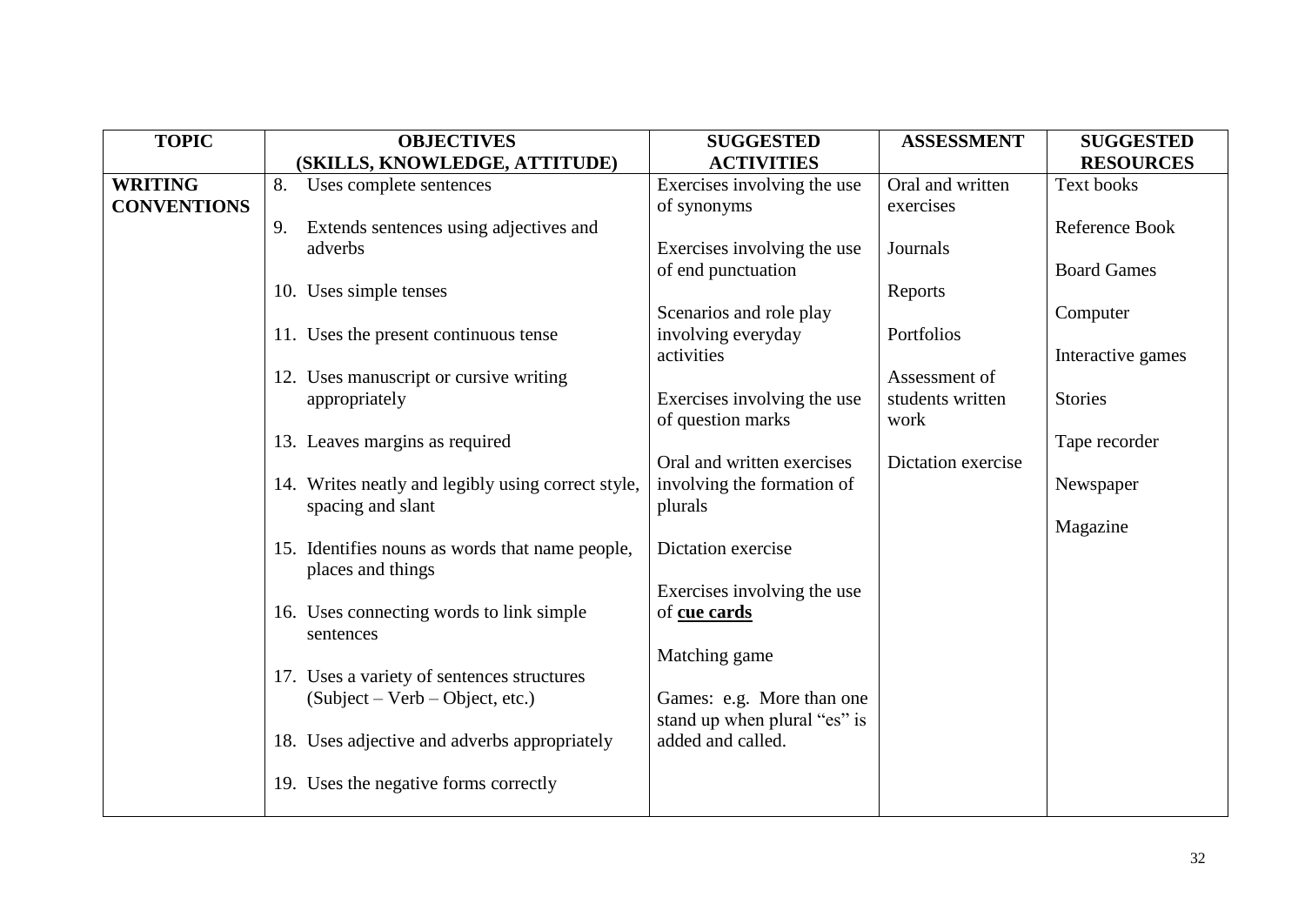| <b>TOPIC</b> | <b>OBJECTIVES</b>                                  | <b>SUGGESTED ACTIVITIES</b>             | <b>ASSESSMENT</b>  | <b>SUGGESTED</b>  |
|--------------|----------------------------------------------------|-----------------------------------------|--------------------|-------------------|
|              | (SKILLS, KNOWLEDGE,                                |                                         |                    | <b>RESOURCES</b>  |
|              | <b>ATTITUDE</b> )                                  |                                         |                    |                   |
|              | 20. Uses question marks appropriately              | Exercises involving the use of question | Assessment of      | Text books        |
|              |                                                    | marks                                   | students written   |                   |
|              | 21. Correctly spells words identified by           |                                         | work               | Newspaper         |
|              | teacher                                            | <b>Matching Game</b>                    |                    |                   |
|              |                                                    |                                         | Dictation exercise | Magazines         |
|              | 22. Uses phonics to spell more difficult           | Dictation exercise                      |                    |                   |
|              | words                                              |                                         |                    | Interactive games |
|              |                                                    | Game e.g. More than one of cue words    |                    |                   |
|              | 23. Uses "es" to form plural of certain            | Stand up when plural                    |                    | <b>Stories</b>    |
|              | words                                              | Where "es" is added is called           |                    |                   |
|              |                                                    |                                         |                    | Tape recorder     |
|              | 24. Continues to use resources (e.g.               |                                         |                    |                   |
|              | dictionary, thesaurus, etc) to<br>confirm spelling |                                         |                    |                   |
|              |                                                    |                                         |                    |                   |
|              | 25. Uses words form their oral                     |                                         |                    |                   |
|              | vocabulary, personal word list and                 |                                         |                    |                   |
|              | class list                                         |                                         |                    |                   |
|              |                                                    |                                         |                    |                   |
|              | 26. Uses synonyms to replace words                 |                                         |                    |                   |
|              | given                                              |                                         |                    |                   |
|              |                                                    |                                         |                    |                   |
|              | 27. Recognises cue words and                       |                                         |                    |                   |
|              | understands their function                         |                                         |                    |                   |
|              |                                                    |                                         |                    |                   |
|              | 28. Uses paragraphs to organize                    |                                         |                    |                   |
|              | information and ideas                              |                                         |                    |                   |
|              |                                                    |                                         |                    |                   |
|              |                                                    |                                         |                    |                   |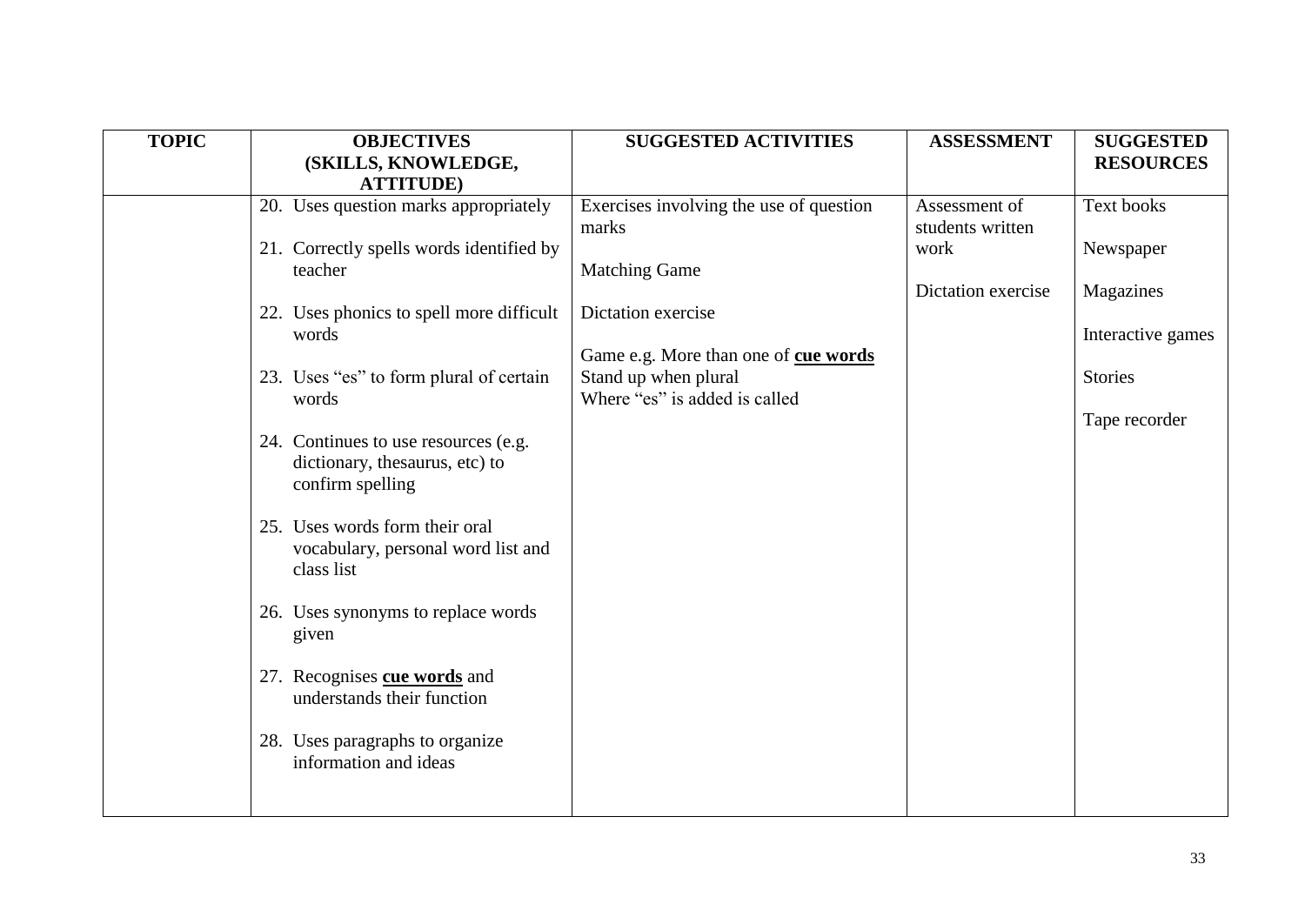| <b>TOPIC</b>        |    | <b>OBJECTIVE (SKILLS,</b>            | <b>SUGGESTED ACTIVITIES</b>               | <b>ASSESSMENT</b> | <b>SUGGESTED</b>       |
|---------------------|----|--------------------------------------|-------------------------------------------|-------------------|------------------------|
|                     |    | KNOWLEDGE, ATTITUDE                  |                                           |                   | <b>RESOURCES</b>       |
| <b>WRITING</b>      | 1. | Accurately forms and consistently    | Practice exercises to develop correct     | Assessment of     | Charts                 |
| <b>PENMANSHIP</b>   |    | size letters                         | formation of letters and numbers          | written exercises |                        |
| <b>AND</b>          |    |                                      |                                           |                   | <b>Writing Charts</b>  |
| <b>PRESENTATION</b> | 2. | Writes legibly using cursive writing | Pupils transfer skills modeled in writing | Peer/Teacher      |                        |
|                     |    |                                      | activities                                | Conferences to    | <b>Writing Samples</b> |
|                     | 3. | Observes appropriate spacing         |                                           | discuss writing   |                        |
|                     |    | between words                        | Modelling of good penmanship by           |                   | <b>Writing Boards</b>  |
|                     |    |                                      | teacher/student                           |                   |                        |
|                     | 4. | Heads al work in a prescribed manner |                                           |                   | Appropriate            |
|                     |    |                                      | Practice exercises involving correct      |                   | Writing                |
|                     | 5. | Leaves margins as required           | spacing of words                          |                   | Implements             |
|                     |    |                                      |                                           |                   |                        |
|                     |    |                                      | Demonstration of correct preparation      |                   |                        |
|                     |    |                                      | and presentation of work pages            |                   |                        |
|                     |    |                                      |                                           |                   |                        |
|                     |    |                                      | Provide examples of correct page layout   |                   |                        |
|                     |    |                                      | to guide students                         |                   |                        |